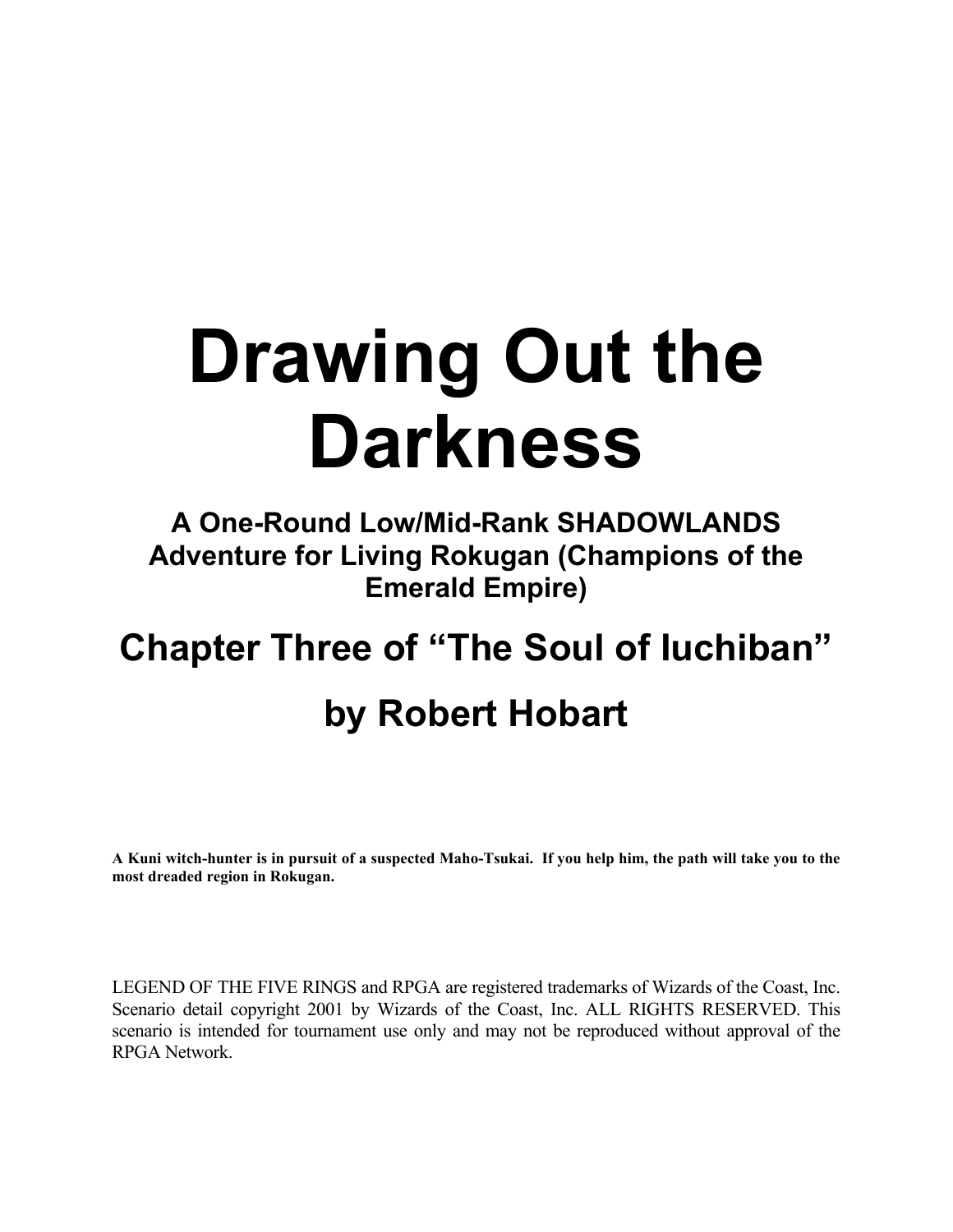This is a RPGA Network adventure game. A four-hour time block has been allocated for playing the game (or this round of the game), but the actual playing time will be about three hours.

It is a good idea to ask each player to put a name tag in front of him or her. The tag should have the player's name at the bottom, and the character's name, race, and gender at the top. This makes it easier for the players to keep track of who is playing which character.

**Scoring the game for RPGA points**: The RPGA has three ways to score this game. Consult your convention coordinator to determine which method to use:

- 1. *No-vote scoring*: The players write their names and numbers on the scoring packet grid, you fill in the top of the grid. That is all. No one is rated. This method is used for people who are just playing for fun.
- 2. *Partial scoring*: The players rate the game master and the scenario on their player voting sheet, and provide personal information, but don't vote for other players. The game master rates the scenario and completes personal and event information, but does not rate the players as a team or vote for players. This method is used when there is no competition, but the convention coordinator wants information as to how the game masters are performing, or the game master wants feedback on his or her own performance.
- 3. *Voting*: Players and game masters complete the entire packet, including voting for best player. If this method is used, be sure to allow about 15-20 minutes for the players to briefly describe their characters to the other players, and about 5-10 minutes for voting. This method is used when the players want to know who played the best amongst them, or when the adventure is run in tournament format with winners and prizes. Multi-round adventures usually required advancing a smaller number of players than played the first round, so voting is required for multi-round adventures.

When using Voting, rank the players in order of your voting choice while they are completing their forms, so that you are not influenced by their comments on your abilities.

The players are free to use the game rules to learn about equipment and weapons their characters are carrying.

Some of the text in this scenario is written so that you may present it as written to the players, while other text is for your eyes only. Text for the players will be in *bold italics*. It is strongly recommended that you paraphrase the player text, instead of reading it aloud, as some of the text is general and must be adapted to the specific situation or to actions of the player characters.

## **GM's Information**

THIS TOURNAMENT SHOULD NOT BE RUN COLD!

This adventure is a Low/Mid Rank adventure. This means that only Rank 1, 2, or 3 characters should be allowed to play. This adventure was not written with Rank 4 or higher characters in mind and cannot anticipate what these characters may bring to the table.

The world of Rokugan is a cross between feudal Japan and China. It is set in an age of honorable samurai, serving their Lords (Daimyos) and Empire. Remember that family names come before personal names. Akodo Toturi is from the Akodo family and his personal name is Toturi.

A note on female designations: If a samurai has the designation of –ko, then the samurai is a female. For example, if you see Samurai-ko, then this denotes a female samurai.

A note on commerce in Rokugan: Samurai are not supposed to care about worldly possessions, especially money. A samurai pays a commoner as if the money is meaningless, a concession to the commoner's silly needs. Between samurai, the exchange of money and merchandise is an exchange of "gifts."

**Important Note:** this is a SHADOWLANDS adventure. As such, it presents a higher-than-normal threat of death, maiming, and Taint. The GM should warn the players up front what sort of adventure they are facing, since some types of characters (courtiers, for example) are apt to be ill-suited to this sort of challenge.

## **Adventure Background**

Kuni Vistan is an aged but dedicated Witch-Hunter who has spent a lifetime hunting the dreaded Bloodspeaker Cult across the Empire. Last autumn he nearly caught the cult's leader, the body-hopping sorcerer Yajinden, and in the process learned that the cult might have found a way to free the soul of its founder, Iuchiban, from his infamous Tomb.

In the months since then, Vistan has redoubled his efforts, crossing the Empire repeatedly (despite age and growing infirmity) in search of Bloodspeaker infestations. Many of the Cult's leaders are on the move, recruiting new cells of followers and conducting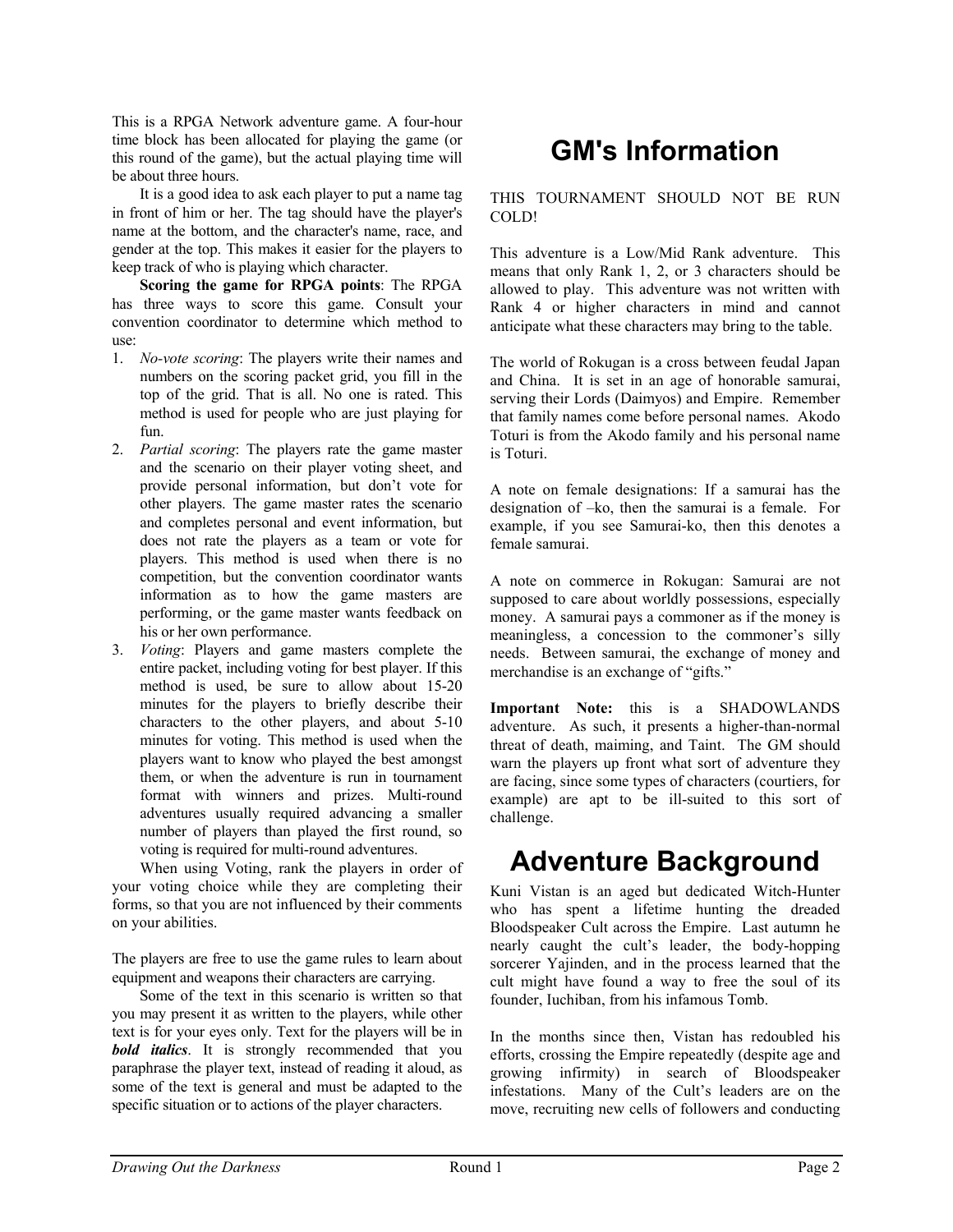dark rituals in hidden places. Vistan is determined to capture one of them and learn the truth of their plans.

Isawa Kakusu-Sakana is a shugenja of the Phoenix Clan and one of the five secret Masters of the Bloodspeaker Cult. Last winter he left the Isawa School to conduct a "pilgrimage in search of knowledge" across the Empire. In actuality, he was joining the rest of the Cult in their search for the Tomb of Iuchiban, to gather the materials they would need to free their master. In recent weeks, however, Kakusu-Sakana has begun to behave erratically, feeling strange urges and violent emotion swings, and an irresistible impulse to seek out the lands to the south of the Empire: the Shadowlands, domain of Fu Leng. The Taint which Kakusu-Sakana has accumulated over a lifetime of Maho practices is finally overwhelming him, calling him home to his true master, Fu Leng.

Isawa Kakusu-Sakana's Taint-addled mind has grown careless. A week ago his erratic behavior drew the attention of Kuni Vistan, who was searching the area for Bloodspeaker activity. Vistan led a raid which destroyed the local cult cell, and Kakusu-Sakana himself was barely able to escape with the aid of his Maho powers. Now the half-insane Phoenix is fleeing through the southern lands of the Crane, trying to escape the relentless Vistan and reach the beckoning realm to the south.

Kuni Vistan is determined not to lose this lead as he has lost so many before. Stumbling into the PCs on route, he will try to enlist their aid in the pursuit. If they help, they will be facing a dangerous and terrifying odyssey into the Shadowlands.

### **Player's Introduction**

*It is a chilly but clear day, the rays of Mother Sun stabbing through thin scuds of clouds that drift down from the Spine of the World Mountains. Light gilds the gray-green waves that toss in the bay of Jukami Mura, a Crane port in their southern territories. You stand at the stall of a pudgy, middle-aged food-seller. Your business here is finished, and you enjoy a midday meal of rice and fresh-caught fish alongside several other samurai.* 

Have the players describe and introduce their characters. The players should feel free to come up with whatever duties or missions they wish to explain their presence in Jukami Mura. They might be here to negotiate a trade agreement with the Crane, to deliver a message or a gift, arrange a marriage, or any number of other reasons. The city is a major center for ronin, so perhaps the PCs were hiring such wave men to serve their daimyo – or seeking to be hired, if they are ronin PCs. Or perhaps they are merely stopping here on the way to somewhere else.

*The quiet day is suddenly disrupted by a commotion from the dockside. An old, gray-haired man in garments of dark gray and red stands at the foot of the gangway to a kobune (ship) tied up on the quay. He is shaking a heavy walking-stick in the face of an angry commoner who appears to be the ship's captain. As you watch, the captain's crew gathers behind him, many of them holding clubs or improvised weapons, and glaring at the increasingly agitated elder.* 

The old man is Kuni Vistan, a Witch Hunter, and he is demanding that the ship's captain take him to sea at once in pursuit of the Bitter Wind, a ship which has just set sail with Isawa Kakusu-Sakana aboard. Any PC who rolls **Heraldry/Perception** at TN 5 will notice the mon of the Crab clan on the back of Vistan's kimono; closer examination (or making TN 15 or better) will also discover the mon of the Kuni witch-hunter school.

If any of the PCs have met Vistan before (such as in the adventure *The Falling Darkness*), he will immediately recognize them and beg for their help. He will also ask the help of any Crab Clan PCs (especially Witch-Hunters), as well as anyone who wears the mon of Phoenix Inquisitors or Emerald Magistrates.

#### Speaking with Kuni Vistan

Vistan is an old man, weary and with dark rings under his eyes, visibly on the edge of exhaustion. He is haunted by his repeated failures to thwart the Bloodspeaker Cult. He knows more about the Cult than anyone else alive – perhaps than anyone since the Cult's discovery 600 years ago. He knows that Yajinden, the pupil of Iuchiban, is still alive, leaping his soul between different bodies to cheat death. He also knows that the Cult has recently stolen extensive magic documents from the Phoenix Clan, documents dealing with the imprisonment of Iuchiban in his legendary Tomb. Since that time, the Bloodspeaker Cult has become far more active throughout Rokugan, and Vistan fears they may finally have learned a way to free their dreaded founder.

Isawa Kakusu-Sakana is Vistan's latest lead on the cult. He spotted the Phoenix ranting incoherently at a merchant in southern Scorpion lands. Recognizing a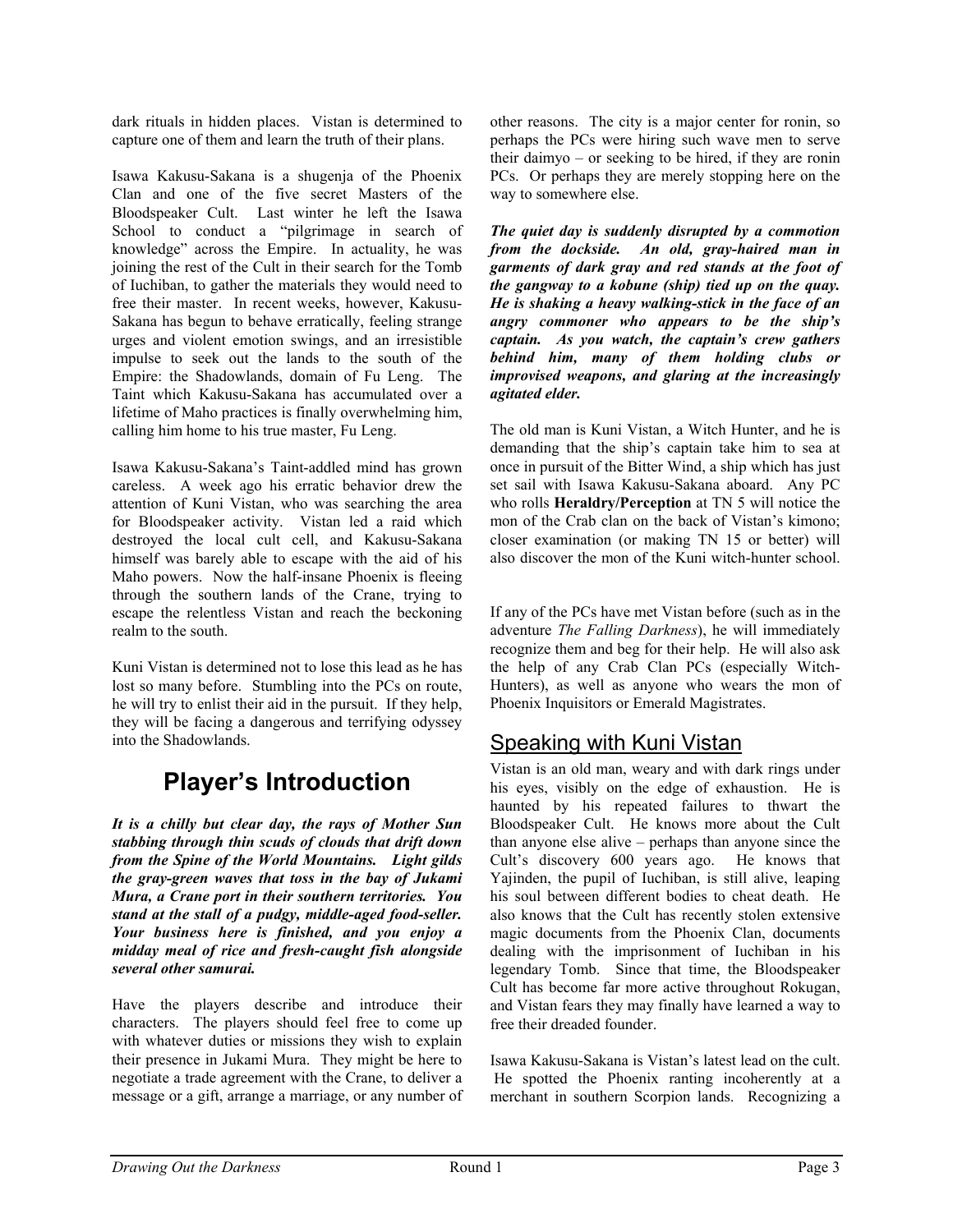possible Taint symptom, he tailed the man back to a meeting of a Bloodspeaker cell. Vistan managed to round up some of the local samurai for a raid (it took some doing, since the Scorpion were quite reluctant to believe that an uncouth Witch-Hunter could have unearthed a Bloodspeaker cell in their territory). The raid annihilated the cultists, but the Phoenix shugenja's magic allowed him to escape. Vistan learned Kakusu-Sakana's name from interrogating a captured cultists, and has since pursued him doggedly. He suspects (correctly, as it happens) that Kakusu-Sakana is a major member of the cult, perhaps even one of its five leaders, and he is desperate to capture and interrogate the man. Now, however, it seems his quarry may be slipping away.

How much of this Vistan will share with the PCs depends on how trustworthy he considers them. He will certainly tell them he is in pursuit of a dangerous Maho-Tsukai who poses a threat to the Empire. "I have been investigating the heavy Bloodspeaker activity in the southern Empire. I believe them to be seeking the Tomb of Iuchiban, perhaps in hopes of finally freeing their immortal master. In the course of my investigations I discovered and destroyed a Cult cell led by the man I pursue." If the PCs participated in a previous adventure with Vistan, he will tell them more. He will also be more honest if the PCs are Crab Clan (especially fellow Witch-Hunters), Inquisitors, members of the Scorpion Black Watch, Emerald Magistrates, or anyone else who is an obvious foe to Maho. With non-Inquisitor Phoenix, however, he will be quite cagey, since he fears they will not be willing to recognize a threat from one of their own. He will admit the name of Isawa Kakusu-Sakana if he is sure the PCs are trustworthy; otherwise he simply identifies him as a "fallen Phoenix shugenja." "I have been in pursuit of him for six days, scarcely stopping for sleep. Now he is on that ship, the Bitter Wind." He points to the ship dwindling in the distance. "I must pursue at once, bring this criminal to justice and learn with certainty what the Bloodspeaker Cult plans."

If the PCs ask how Vistan knows his quarry is on the ship, he explains impatiently that several local dockworkers identified him as boarding the ship. If the PCs question the relevant dockworkers, they explain (with much bowing and scraping) that the "crazy old Witch-Hunter" ran about asking "whether a bald Phoenix had boarded any of the ships." They saw such a Phoenix board the Bitter Wind just before it sailed. "It did seem a bit odd, o-samurai-sama. The Phoenix was quite impatient, he practically threw the money at the Wind's captain."

This encounter is deliberately designed to give the PCs a few doubts about Vistan's truthfulness and reliability. Is he really a dedicated Witch-Hunter pursuing a suspect, or just a half-senile old man chasing a random Phoenix?

## **Convincing Captain Genzou**

The ship which Vistan is attempting to seize for his pursuit is the Lotus Blossom, a Daidoji trading ship, and currently the only other vessel in port. The captain is a commoner named Genzou ("Vision"), a toughlooking middle-aged man, his head shaved bald and his arms covered in garish tattoos. Although he is not of samurai rank, he directly serves a wealthy Daidoji nobleman, Daidoji Konsetsu (whose daughter Mei appeared in the adventure *Face of Fear*). With that strength behind him, Genzou is prepared to refuse orders from other samurai. "My lord has ordered me to await a shipment of fine trade goods for the Mantis Isles. I cannot disobey him, whatever your wishes might be, noble samurai." He and his crew do not like Kuni Vistan – Witch-Hunters are figures of superstitious dread in much of the Empire, and their status as members of the samurai caste is a bit doubtful. If the PCs do not intervene, Genzou and his crew will eventually physically assault Vistan, driving him away with blows from clubs and ship's spars.

If the PCs support Vistan, they will still have to convince Genzou to let them commandeer his ship. There are several possible approaches they can take:

- They can attempt to bully or threaten Genzou into submission by virtue of their superior social position and/or fighting skills. This will require a Contested roll of the PC's **Willpower/Intimidation** against Genzou's Willpower. If successful, he grudgingly backs down and orders his crew to make sail.
- They can bribe Genzou. This approach will cost 2 points of Honor for anyone but a Scorpion. A bribe of at least three koku will be required – four if the bribing PC is Crab, Lion, or Minor Clan (except Mantis, who he respects), five if the PC is ronin. (A Yasuki family PC will never be able to bribe Genzou.) The PC will also need to role-play a good verbal appeal (one that satisfies Genzou's concerns about his patron's business, and avoids the sin of making the bribe overly blunt). If the bribe is successful, Genzou will pocket the money and reluctantly agree to assist Vistan's pursuit.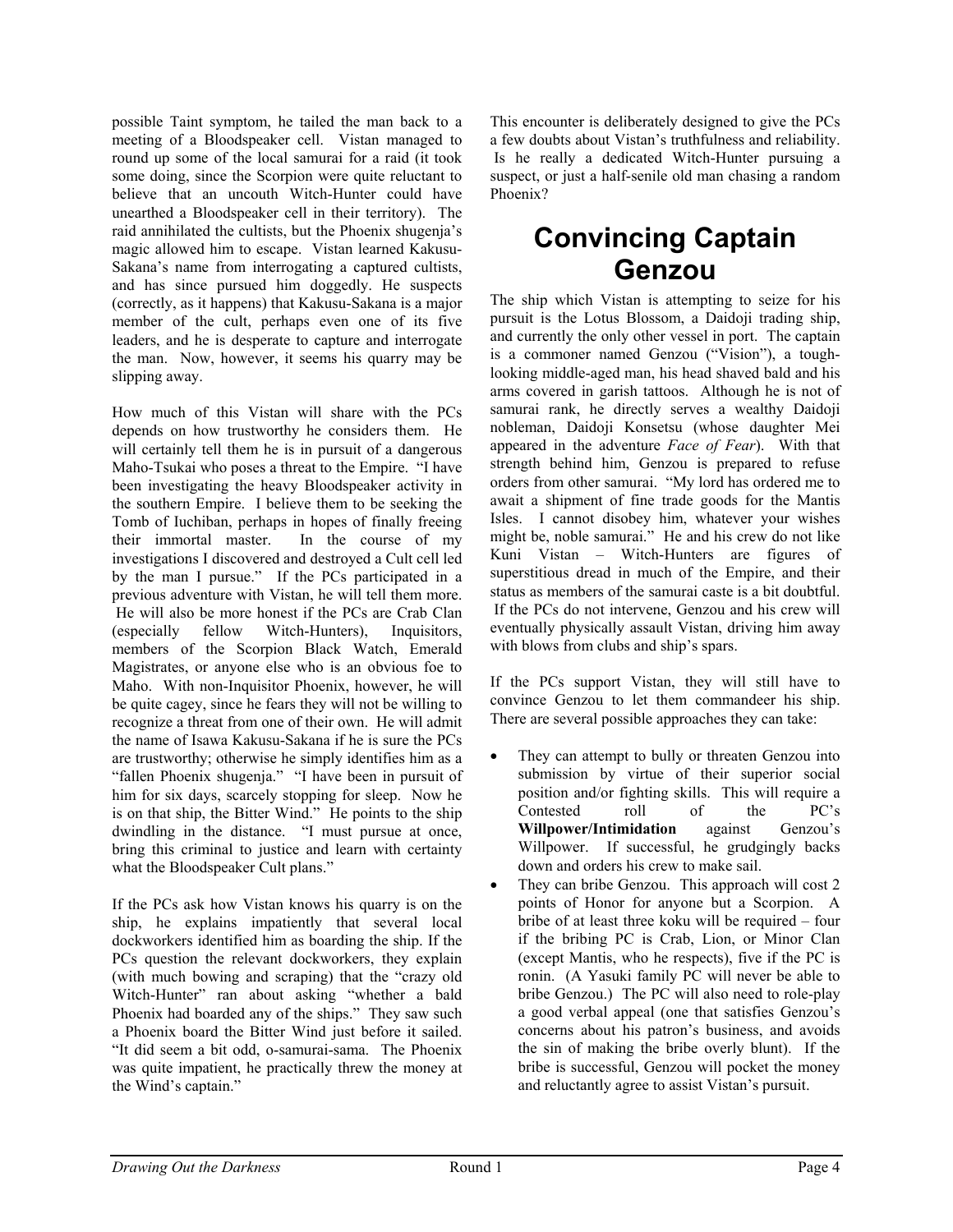- PCs who have Daidoji Mei (the daughter of Daidoji Konsetsu, Genzou's patron) as an Ally can "cash in" that Advantage to persuade him to help them. The PC in question must role-play a suitable request, and then delete the Ally advantage from their character sheet.
- The PCs can invoke the needs of the Empire, the threat from the Shadowlands, the duty of all Rokugani to help resist Fu Leng and the Bloodspeakers, etc. This kind of approach will require a good role-played speech, followed by a Contested roll of the PC's **Sincerity/Awareness** against Genzou's Awareness. If successful, the ship captain reluctantly agrees to help, but asks the PCs to promise to explain things to his patron later.
- If any of the PCs are Emerald Magistrates, members of the Otomo or Seppun families or schools, or are Crane with Glory of 4.0 or more, they can simply use their social position to order Genzou to comply. He will reluctantly agree, again asking their word to explain later to his lord why he undertook this "madman's errand."
- Clever players may come up with other ways of persuading Genzou to cooperate. The GM should adjudicate such options based on the examples listed above.

## **The Good Ship** *Lotus Blossom* **Sets Sail**

Once the PCs have convinced Genzou to let them use the Lotus Blossom to pursue the Bitter Wind, the Daidoji vassal wastes no time in getting his ship ready to sail. His crew grumbles and mutters at taking a Witch-Hunter aboard, but does not disobey his orders. Within fifteen minutes, the Lotus Blossom is rowing out of the harbor of Jukami Mura. The single square sail of the Bitter Wind is just barely visible on the horizon, making for the south. The ship is beyond the range of any spells, although ambitious shugenja PCs may decide to try other methods (such as controlling the wind or water spirits) to slow the enemy vessel.

The pursuit heads south, driven mostly by oars (the single sail of Rokugani ships does not catch the wind very well), and the land shrinks to a gray line on the horizon. The minutes stretch into hours across the afternoon, and a brisk breeze draws choppy waves from the water. Captain Genzou grows steadily more anxious, while Vistan, pacing back and forth on the deck, continually urges more speed. The rowers, already working as hard as they can, glare at him.

#### More Talk with Vistan

If Vistan did not tell the PCs his complete story before, he may do so now, since the PCs have demonstrated their own trustworthiness by getting him aboard the Lotus Blossom. He may also recount the story of the recent Bloodspeaker activities in Phoenix lands, particularly if none of the PCs played through *The Falling Darkness*:

*"I was in pursuit of another Bloodspeaker, one even more cunning than this one. He had the power to change bodies, devouring the soul of each body he entered. I had followed his trail, with great difficulty, for many months until it headed north to Kyuden Isawa. I persuaded a group of samurai to accompany me on the journey – to my good fortune, in fact, since I would never have been allowed into the Isawa palaces without their help. But," the old Witch-Hunter's face tightens in old, weary anger, "despite all our efforts we never managed to capture him. He escaped the palaces with many secret scrolls of the Phoenix, and only a few were recovered. Our pursuit outside the city was blocked by a pair of fearsome oni which the Bloodspeakers summoned with their vile magic."* 

#### NPCs on the Lotus Blossom

**Captain Genzou:** Genzou is respectful to samurai, but never cowers or simpers before them, even if they bribed him. He has a "working man's wisdom" toward the world, and does not hesitate to assert his authority as captain of the ship, even in the face of samurai belligerence. "You think you can pilot this vessel, samurai-sama?" The only samurai from whom he will accept advice on such matters are Mantis. He is respectful to Cranes and Imperials, polite to Dragons, Scorpions, and Phoenix, and distantly hostile to Crab and Lion, as well as to Minor Clan samurai who are not Mantis. He has mixed feelings toward ronin, having suffered a number of encounters with ronin pirates over the years, but will instinctively respect any of them who jump in and assist with working the ship.

**Hikui ("Short"):** the ship's mate, a stubby little woman in her thirties who habitually chews on an unlit pipe. She is actually a former Crab maiden who ran away from an arranged marriage to a man she despised. She carefully avoids speaking to any Crab PCs (including Vistan, who she favors with the occasional doubtful look), but will converse cheerfully with anyone else and may even make a pass at a handsome male PC. She is fond of wise-cracks and puns, but turns deadly serious if anything threatens the ship or crew.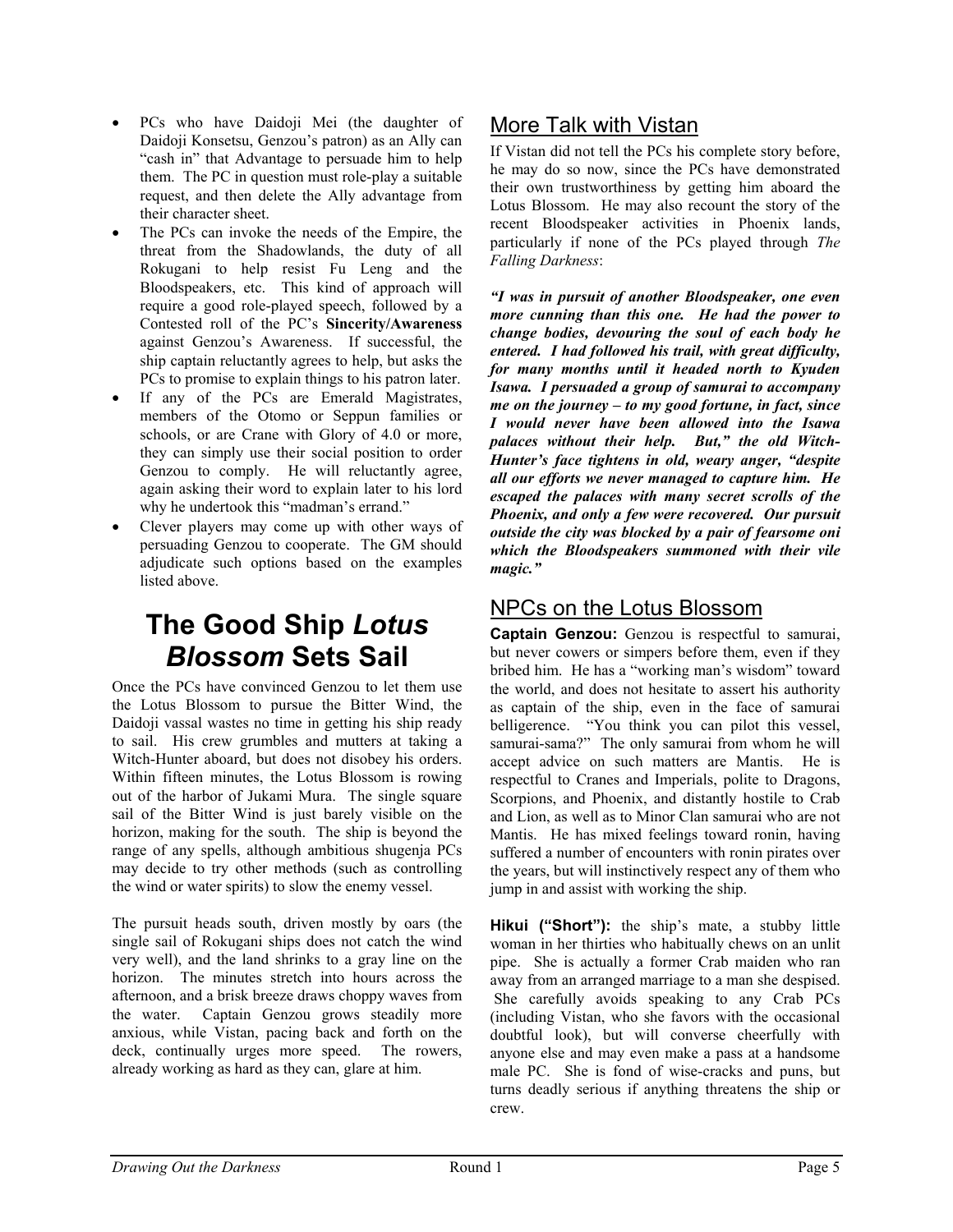## **The Fog**

As the glowing orb of Mother Sun dips ever lower in the sky, a thick gray fog begins to drift in from the south and west, shrouding the sun until it is leaden red. If the PCs look north, toward land, they can roll **Simple Perception** at TN 20 to catch a glimpse of a single tall watchtower. It is the Crab tower which watches the western end of the Tidal Landbridge. The sight of it signifies that the Lotus Blossom has sailed south of the Empire's border. If this is mentioned where the crew can hear it, anxious mutterings spread quickly, and Genzou begins demanding that the ship turn back.

Ahead, however, the Bitter Wind is slowly drawing nearer. Genzou squints at the distant ship and frowns. "Their rowing's gone all to Jigoku," he growls. "What's wrong with their crew? Tegetai keeps a better ship than that."

A few minutes later the Bitter Wind vanishes into the quickly swelling fog-bank. Tendrils of gray mist begin to reach out, embracing the Lotus Blossom, and the crew's disconsolate mutterings get louder and louder. Genzou looks about, spits over the side, and makes a decision. "Back water!"

Vistan, furious, shouts for them to pursue at once. "He'll get away, he must have summoned this fog to slow us!" (If any PCs ask, there are indeed Rokugani spells which can summon fog.) Genzou refuses: "We are farther southwest than any ship has sailed and returned alive. If the Bitter Wind continues on this course, she'll wind up in the Shadowlands, and that'll be the end of all of them, including your precious Maho-Tsukai. I don't care to join that fate, old fool."

Vistan will appeal to the PCs to convince Genzou to continue the pursuit, while Genzou will invoke his expertise and experience as a ship's captain. If any of the PCs are Mantis, he will appeal to them to back him up. "No ship has ever returned from the waters around the Shadowlands." While this discussion continues, the fog continues to drift around the ship, cutting off the sunlight and leaving everything dim and vague. The crew's mutterings fade to an anxious silence, their eyes wide as they dart glances around and clutch at their oars.

No matter which route the PCs take, the discussion will soon become academic: the Lotus Blossom is about to be attacked by Shadowlands forces.

#### Battle Afloat

*The argument between Vistan and Genzou is abruptly interrupted by a terrible scream. A bloated, vaguely human shape has climbed over the side of the ship on powerful webbed claws. Its skin is rippled and slimy, eel-like, and its black eyes stare blankly as a sawedged tongue wraps around a shrieking rower.* 

The attackers are Umibozu (sea-trolls). Statistics for these creatures are given at the end of this adventure (in the NPCs section), but the number of creatures is not specified. This combat is intended to be a terrifying blur of action and horrific violence. Everywhere the PCs turn, the Umibozu are killing the crew in ghastly ways, blood is fountaining through the air, and leering demonic faces bare slavering fangs. Hikui dies bravely but brutally, trying to bash in a troll's head with a club even as it's tongue saws into her torso and drags her overboard into the dark swirling waters. A disemboweled Genzou slumps against one railing, staring stupidly at the ruin of his own body. And so forth.

The PCs should feel that their own survival is seriously in doubt, but they should ultimately be able to survive with only modest injuries. Kuni Vistan should survive unhurt, his jade-tipped staff blazing with a holy light that holds the vicious sea-trolls at bay.

At the end of the combat, the crew of the Lotus Blossom is dead, about half of them sprawled on the deck while the rest are dragged under the waves, meals for the retreating trolls. The ship is badly damaged as well, its oars snapped off and water seeping in through a strained and fractured hull. There is no wind to move the thick fog, but a current pushes the ship forward… toward the Shadowlands.

## **Shipwrecked!**

As the PCs' ship drifts landward, the fog thickens until they can see nothing beyond the ship itself. Vague, ghostly shapes drift past in the fog, identifiable (with a **Simple Perception** roll at TN 10) as the wrecked hulks of other ships. Finally there is a shuddering crash as the PCs' vessel grounds itself, tearing its belly open on the jagged, barnacle-encrusted skeletons of past shipwrecks. Water rushes in, and the PCs may at first panic and attempt to swim to shore. In fact, the ship will not completely sink, settling onto the rotten wrecks below and leaving about half its mass above the water.

The PCs can swim ashore (rolling **Athletics/Strength** at TN 10), but must make an Earth roll at TN 10 to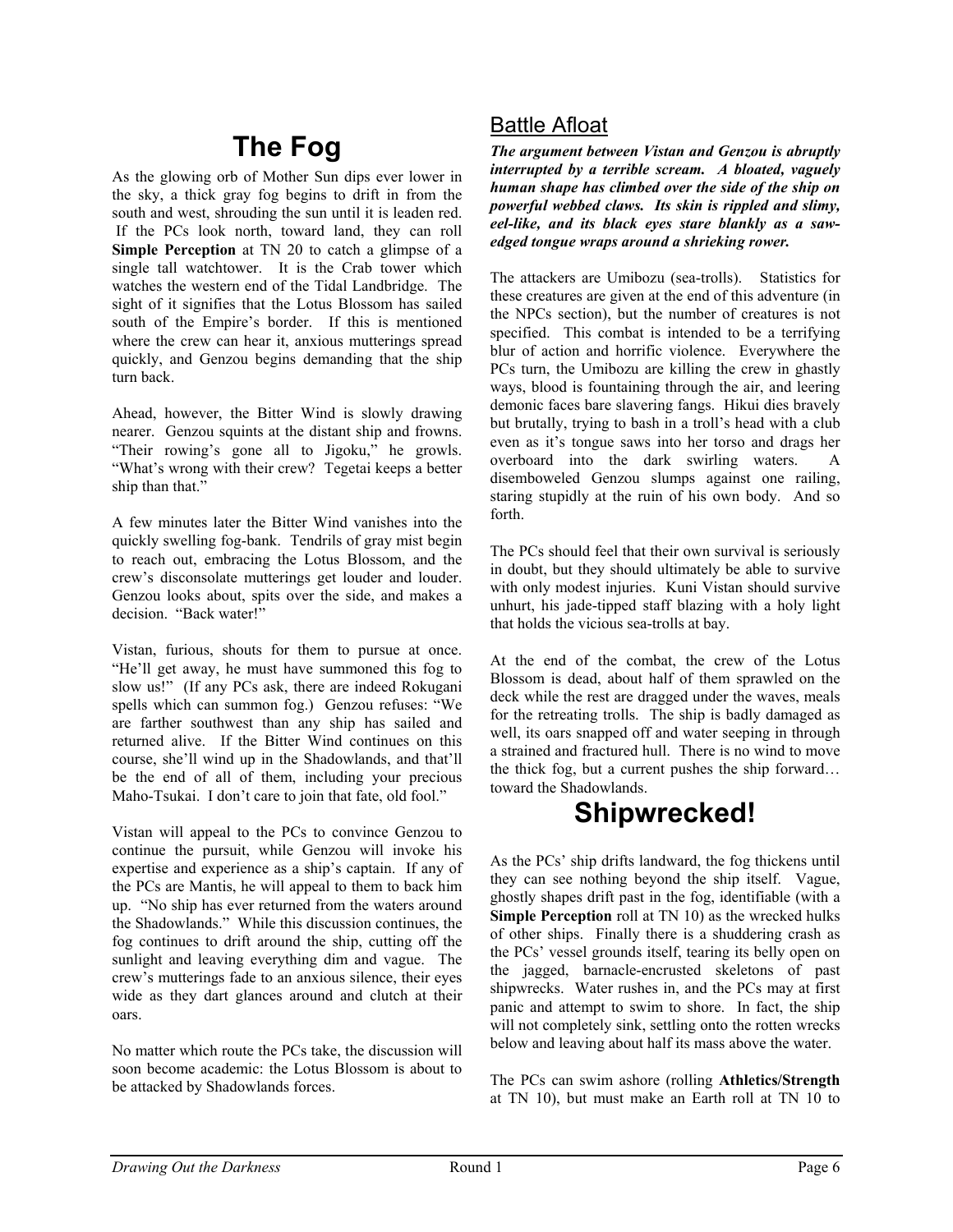avoid ingesting the filthy water and gaining a point of Taint. Or, they can try to climb across the tangle of wrecked boats (**Athletics/Agility** at TN 10, two rolls). PCs who can't swim or climb can eventually use wreckage as makeshift floats to make their way ashore, although this will again require an Earth roll (this time at TN 5) to avoid getting a point of Taint.

The PCs may decide to search the Lotus Blossom for useful supplies and equipment before they go ashore. Such a search will yield the following:

- An assortment of sailor's weapons, including clubs, kama, and knives.
- Food (rice balls and dried fish, mostly) sufficient for twenty men for two days (forty man-days of food altogether). This food is not warded against the Taint, and unless protected with jade will become tainted and dangerous within 6 hours.
- Three kegs of drinking water, each containing sufficient water for twenty men for one day. Again, no Taint protection.
- A single two-quart keg of sake. This will not become Tainted, but anyone drinking more than a few sips risks temporary intoxication (sake is notoriously fast-acting).
- Spare clothing and blankets.
- Ship's tools (hammers, saws, etc.).
- Rope (about 300' in miscellaneous pieces).

#### Effects of the Shadowlands

Once the PCs drift ashore, they will be in Fu Leng's deadly realm. The following effects will apply to the PCs while they are in the Shadowlands (pretty much the remainder of the adventure):

- Wood, cloth, and other flammables will not burn properly, emitting only a weak, sputtering blue flame which offers little or no heat (but does attract nocturnal predators). Dead bodies also are reluctant to burn naturally, should the PCs need to perform an emergency cremation (the Crab usually use spells).
- Wounds will not heal naturally. Curative magics (such as *Path to Inner Peace*) and nemuranai (such as Crane fetishes or Dragon Clan potions) will work normally, however. Also, any time a PC is injured in the Shadowlands, they must roll **Simple Earth** at TN 10 or gain a point of Taint.
- All spells cast in the Shadowlands (except *maho* spells) are at  $+10$  TN due to the unfriendly nature of the local spirits.
- Void points and spell rings do not recover naturally (e.g. through rest). The Meditation skill will still work for recovering both Void and spell rings. It

is impossible to perform a Tea Ceremony in the Shadowlands.

- Unless the PCs have some jade (solid jade, not jade powder) with them, they will be vulnerable to the Taint. They must roll **Simple Earth** for each day and each night they spend unprotected in the Shadowlands. The TN is 5 for the first roll, 10 for the second, 15 for the third, and so forth. If a roll is failed, the PC gains a point of Taint immediately, and one additional point each day and each night thereafter until they leave the Shadowlands.
- Food and water brought into the Shadowlands will quickly become Tainted and diseased unless it is stored in proximity to jade. Likewise, any food or water the PCs scrounge or hunt while in the Shadowlands (except the food offered by the ratlings) carries the Taint. Eating Tainted food or drinking Tainted water requires a Simple Earth roll at TN 15 to avoid getting 1-5 (1 die halved) points of Taint.

## **Ashore in Fu Leng's Realm**

Eventually the PCs will get to the beach: a swath of gray, foul-smelling sand, the fog drifting past in thick billows, the air stinking of decay, rotten wood, and other things best left to the imagination. Looking around, the PCs can roll **Investigation/Perception** at TN 10, **Hunting/Perception** at TN 10, or **Simple Perception** at TN 15 to discover Isawa Kakusu-Sakana's ship, the Bitter Wind, grounded on the beach. The footprints of a single man move off down the beach. Mangled and horribly shriveled corpses are piled about on the ship, and something that looks like a swollen, distorted crow picks greedily at the flesh of one corpse's hand. As the PCs watch, the hand twitches, then clenches on the "crow," squeezing it to death in a burst of feathers and blood.

The dead crew are starting to reanimate, brought to unlife by the Taint. If the PCs look back at their own ship, they can see figures moving erratically on its deck as well. The PCs can run, or they can stay and fight. (Vistan's impulse will be to fight, but he isn't suicidal.) If they try to set fire to the ship (to incinerate all the zombies, perhaps), it burns sullenly and reluctantly, with a flickering, unhealthy blue-green flame, and pours out thick clouds of foul smoke. The zombies are hardly troubled by this, and the thick pillar of smoke will be visible through the fog for some time once the PCs leave.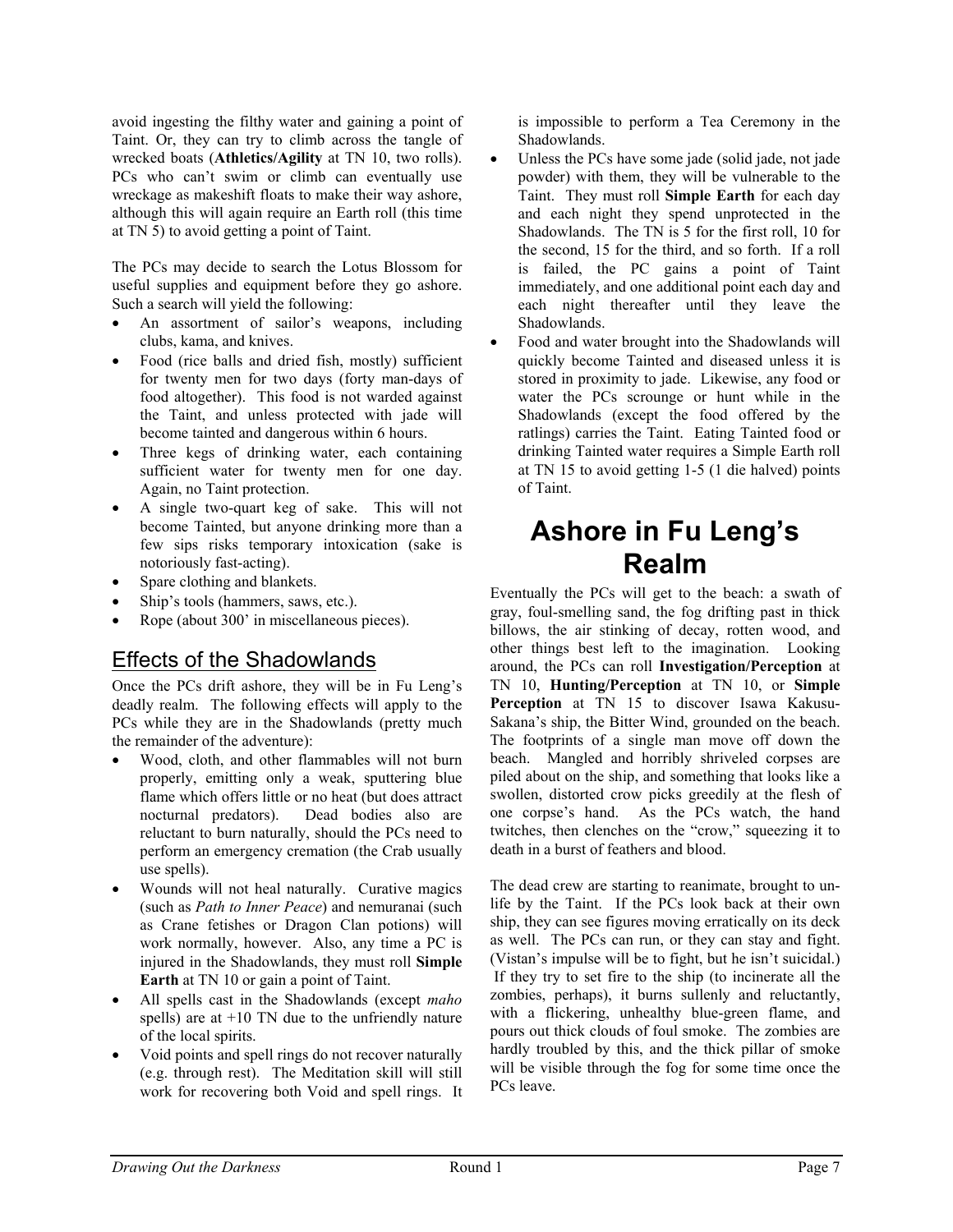In any case, it will take the zombies quite some time to climb out of the ship and flounder ashore. A party which moves reasonably fast will be able to stay well ahead of the sluggish undead horrors.

#### Following the Maho-Tsukai's Trail

From the shipwreck, the trail of Isawa Kakusu-Sakana wanders down the beach for some distance before turning inland. The PCs will notice that their quarry appears to be dragging one foot, as though his leg has been crippled, and there are drops of some foul, greenish-red ichor spattered along the trail. (If any PC is foolish enough to touch or taste the vile ichor, they automatically get 1 point of Shadowlands taint.)

About two hundred yards down the beach, the trail pauses at an old, nearly collapsed shipwreck that appears to be a small fishing boat, one which would crew only one or two men. Mangled skeletons of the crew are still scattered within the boat, and piled against its side is the twisted, rotten mess of a fishing net. The decayed, nearly-skeletal corpse of some vile aquatic monster is tangled within the net, along with fish skeletons and various other things (dead creatures and inanimate objects) dredged from the bottom of the sea. It is evident that Isawa Kakusu-Sakana pulled something (a long, thin object) from the net and dragged it away with him, leaving a single wavering line in the sand next to his uneven footprints.

This was the Bloodsword Passion. After untold years waiting here, it has found someone who may be able to bear it back to the Empire.

From the wrecked fishing boat, Isawa Kakusu-Sakana's trail gradually turns inland, the ground changing from sand to mud and rotten leaves. Scattered, twisted trees appear, soon becoming thicker and taller, some of them festooned with leaves which are, to all appearances, dead, hanging limp and brown-black in the drifting, damp fog. The trail is harder to spot here, but can still be followed with a **Hunting/Perception** or **Investigation/Perception** roll at TN 10, or a **Simple Perception** roll at TN 20.

## **The Fate of a Tsukai**

The trail ends in a marsh, thick mist coiling and slithering over its slimy surface like a living thing. Something is thrashing and splashing about in the marsh, something vaguely man-shaped that moans and gibbers in agonized madness. With a **Simple Perception** roll at TN 10, the PCs can make out that the figure wears the torn remnants of a kimono of dirty,

mud-soaked Phoenix orange... and that the wearer is no longer precisely human-shaped.

Isawa Kakusu-Sakana is finally succumbing to the Taint he has carried within his body for so long. His bones swell and twist, bulging beneath the flesh, and he babbles his agony through a mouth which rends and shifts in indescribable ways. One bloating, misshapen hand still clutches the sheathed, barnacle-encrusted sword he dragged here from the shipwrecks. His bulging eyes, looking as though they are about to pop from the sockets, roll wildly and fasten on the PCs. He gabbles, "Help me! Help me!"

Vistan will reply before any PC can do so. "There is no help for the doom you have brought upon yourself, Tsukai!"

Kakusu-Sakana is more or less helpless, too agonized to do more than thrash helplessly. He still tries to clutch the Bloodsword Passion, but it can be pried from his bloated fingers with a **Contested Strength** roll (his Strength is 3). Vistan will try to interrogate him, asking questions about the Bloodspeaker Cult's current activities, why they stole the scrolls from the Phoenix libraries, what they are seeking in the southern lands of the Emperor, and so forth. The PCs can ask their own questions as they wish. The fallen Phoenix can answer as follows:

- He is (or was) one of the five Masters of the Bloodspeaker Cult.
- He will boast that the cult has found a way to free their master, Iuchiban, from his tomb. "Lord Yajinden-sama stole the secrets from the fools in the Phoenix."
- They are currently seeking Iuchiban's tomb. They need something from the tomb (Kakusu-Sakana will never say exactly what) in order to free Iuchiban.
- "Iuchiban will cast down your foolish Emperor! The blood of the Hantei will set him free, for it is the same as his!" Vistan's eyes will widen in shock at this revelation, and he will murmur to himself, "So that is the truth."
- If any PC mentions the sword Kakusu-Sakana has dragged here from the shipwrecks, he gibbers that the sword is his and that its power will never serve "ignorant fools like you." If the PCs take the sword, he shrieks feebly and tries weakly to take it back, moaning that the blade is "mine, all mine, you cannot have it."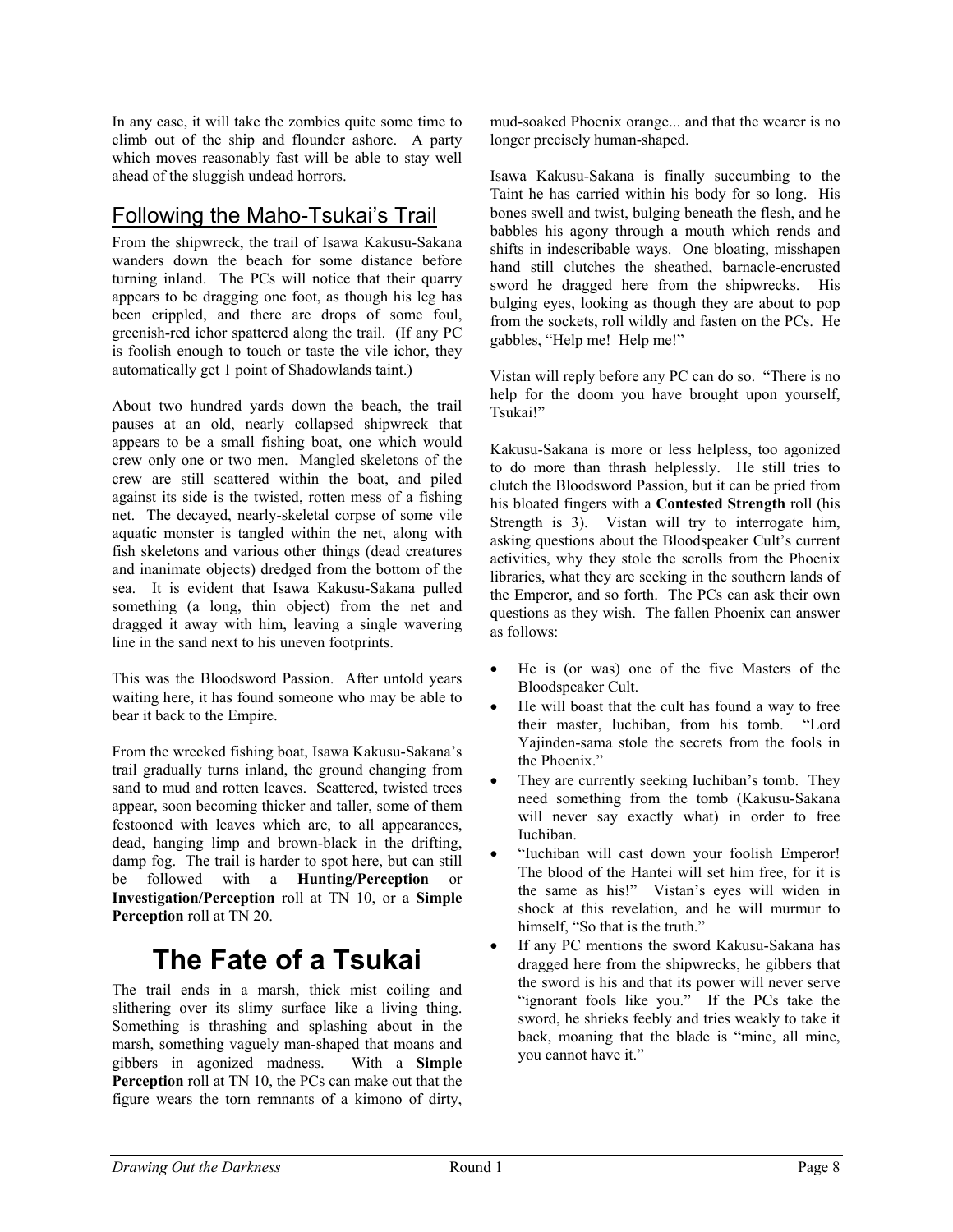#### The Shadowlands Takes Its Due

As Kakusu-Sakana finishes telling the PCs what he knows, his body suddenly wrenches and distorts with a horrible popping and crackling sound. An endless, saw-edged scream erupts from his ravaged throat as his physical shape loses all resemblance to the human form, becoming little more than a flexing, shifting bag of flesh from which the underlying bones protrude in bizarre ways. Vistan, with a disgusted snarl, brings his jade-tipped staff down on the thing's distended, warped head, shattering it, and the body judders and flops through its death-throes.

The Witch-Hunter shakes the Taint-blackened blood from his staff and turns to the PCs. "I am sorry to have dragged you into this terrible place," he says quietly. "Hopefully the knowledge I have learned will be worth the danger. Now we must survive and make it back to the Empire."

## **The Bloodsword Passion**

Outwardly, the sword does not appear particularly impressive: both the hilt and the saya (sheath) are covered thickly in mud and barnacles. Only with difficulty (and a **Heraldry/Perception** roll at TN 10) can the PCs make out the faint colors and mon of the Crane beneath the encrusted filth.

When the sword is drawn, however, its steel is still pure, keen, and bright enough the reflect light with blinding clarity. It is clearly a blade of exceptional quality, and all the PCs (especially any bushi among them) are struck by its beauty and excellence. Any PC who draws the blade, or who carries it sheathed for more than an hour or so, will begin to feel a deep possessiveness toward it, and starts to think of the sword as "theirs."

The sword has a number of powers and dangerous effects.

- It is, to begin with, a Rank Two Bloodsword, meaning that the wielder may re-roll any attack or damage die-rolls of 2 or less. Further, for every ten additional lives which it takes, this power increases by one Rank.
- As a *maho* nemuranai, the sword can affect any and all Invulnerable foes.
- The sword inflames the baser passions and desires of its wielder. Anyone carrying the sword will be unable to resist seduction attempts, nor will they be able to ignore the calls of Disadvantages such as True Love, Lechery, or Compulsion: Geisha.
- Anytime the wielder is in public, s/he must make a Contested roll of Willpower vs the sword's current Rank to avoid publicly confessing to any and all such romantic/physical weaknesses and indulgences. Such confessions will typically result in a heavy loss of both Honor and Glory.
- A PC who makes such a confession, or witnesses another do so, may roll **Lore (Bloodspeakers)**, **Lore (Maho)**, or **Lore (Crane)** (all using the Intelligence trait) at TN 20 to remember the story of Doji Tansei, a Crane Clan champion from nearly 600 years ago, who committed suicide after publicly confessing to his love for a geisha half his age. If the PC makes TN 30, they also recall that Tansei made his infamous confession due to the influence of one of the four Bloodswords created by Yajinden, the disciple of Iuchiban himself.
- If the wielder of the sword wishes to give it up, s/he must roll Contested Willpower against the sword's Rank. Otherwise the desire to possess the sword will be irresistible.

## **Escaping the Shadowlands**

It should be clear that the PCs' sole objective now is to make it back to the Empire alive. Vistan, who has an excellent sense of direction, will argue for a straight northward hike to the Kaiu Wall as the quickest option. An alternative is to follow the coast northeast until reaching the Kuni wastelands – this option will take longer, but may seem safer to some PCs, since it eliminates the risk of getting lost. In either case, the encounters will be the same, although the GM should adjust the timing and scenery (the encounters are written on the default assumption that the PCs take the quickest route and strike north for the Wall).

It is growing dark as the PCs must make their decision, the coiling fog bringing nightfall on even quicker. The PCs can choose to try to sleep until morning (perhaps mistakenly expecting to heal injuries or regain spell rings), or they can set out immediately. If they do travel at night, light will be a problem – fires, as mentioned, burn with only the palest of flickering greenish illumination, and the thick fog cuts off what moon- or star-light might otherwise reach them.

Traveling straight north will require either two days of travel (if the PCs rest at night), or a little over a day and a night (if they travel straight through). Traveling up the coast will require three days (or two days and two nights) of travel. Note that in either case the PCs' food and water will become Tainted within 6 hours, unless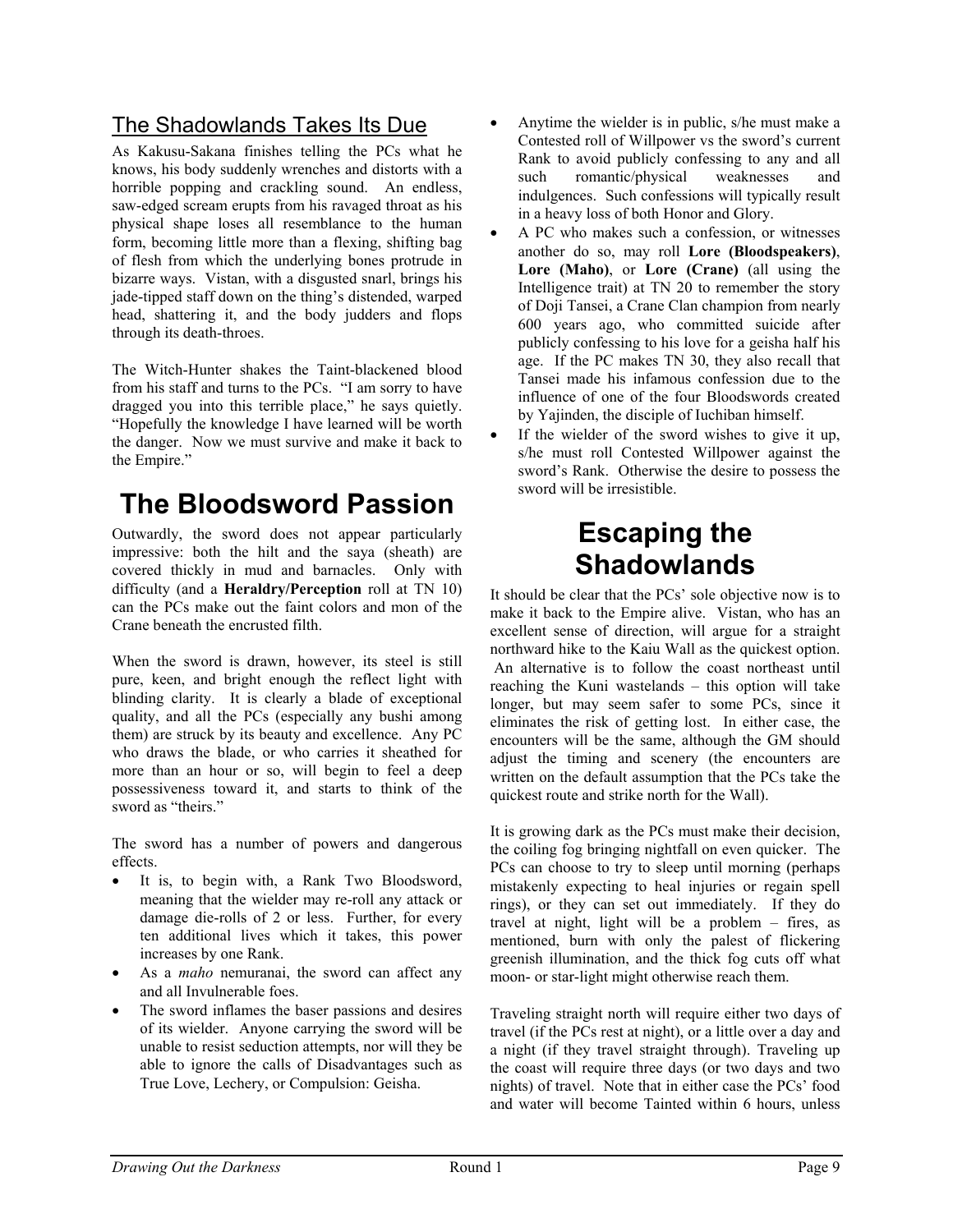they have solid jade to store with it. PCs who choose to fast rather than risk eating or drinking Taint will lose 1 die off all actions for every 12 hours they do without such necessities.

## **Shadowlands Encounter One: A Glimpse of Terror**

As the PCs trudge through the mist-shrouded trees (or, perhaps, huddle in their cloaks in search of sleep), have each of them make a **Hunting/Perception** roll at TN 10. Alternatively, they may roll **Investigation/Perception** at TN 15. If they succeed, they hear what seems to be the rumbling of many hoofs. Smart PCs take cover hide immediately; if they stay in the open and wait (or if they failed their rolls), they will have to roll **Stealth/Intelligence** or **Hunting/Intelligence** at TN 10 to find last-minute concealment.

*The sound grows louder and louder until it seems to fill the world, like the beating of terrible drums. Through the drifting mist, you glimpse a horde of cavalry, their mounts thin and skeletal, dark ragged purple banners fluttering from their lances. Eyes gleam green-blue, and unholy light flickers around the points of yari and lance, as the Dark Moto gallop past on some unknown errand.* 

If a PC failed to hide in time, a squad of the Moto draw up and regard the PC with their sunken eyes (or, sometimes, empty sockets), skeletal hands clenched on lances. "Join us, little samurai," one of them says, a deep and powerful voice emerging from its ravaged throat. "Join us and serve the one true master. Join us and discover how truly powerful you can be."

The PC must roll **Contested Willpower** against the Moto's Willpower of 4. PCs who do a good job roleplaying their refusal gain an additional die to roll (but not keep). Failure means the PC feels a yawning hole open within his soul as the power of Fu Leng enters him, inflicting one *full Rank* of Shadowlands Taint. The Moto laugh and ride away, one of them calling back over his shoulder: "When you have truly gained the power you seek, return to us."

If the PC(s) successfully resist the Moto's demand, the dark riders hiss in fury. "You will never leave our master's realm alive," one of them snarls as they spur their Onikage mounts forward. Each unconcealed PC suffers one lance attack (5k4 attack, 4k2 damage) from the Moto as they ride past and rejoin the rest of the column. The rumbling thunder of their passage fades

in the distance, leaving the battered and bleeding PCs to contemplate their fate.

## **Shadowlands Encounter Two: Swamp Goblins**

At some point after the Moto encounter, while the PCs are resting or otherwise paused in their journey, one of them notices something: a short, slime-covered, naked creature with huge pointed ears, staring at them from behind a rotten stump. The creature will squawk and dive into a nearby pool of water as soon as it is spotted. Thereafter, however, the PCs will find themselves frequently noticing these swamp goblins scuttling through the mud, peering from behind trees, popping their eyes out of pools of water, and so forth. At one point, one PC should glimpse (through the thick haze which lies constantly over the marshy forests) a whole row of the creatures walking in a line: each goblin is imitating a party member in some overt way (for example, carrying a stick to symbolize a spear, or scowling to represent a samurai of serious mien). As soon as they are approached or attacked, the imitators scatter. (A PC who becomes enraged and loses face due to such goblin mockery could potentially lose Honor, at the GM's judgment.)

Although the swamp goblins appear to be primarily a distraction, they are not entirely harmless. In point of fact, they are spies for the powerful oni, the Oni no Shuryou (Hunting Demon), which lurks in these lands. If the PCs stop again to sleep, or to rest for more than a few minutes, the goblins will attempt to sneak up and steal some of the PCs' belongings, preferentially something small but valuable (such as a personal heirloom, a jade item, etc.). The targeted PC must make a Contested roll of their own **Perception** against the goblin's **Stealth/Agility**. Success means the PC notices before the goblin reaches its objective (discovered, the goblin utters a startled squawk and flees precipitately). Failure means the PCs do not notice until they see the goblins cavorting with their belongings in the nearby swamps. The items cannot be recovered – if the PCs chase the goblins, they scatter into the trackless marsh. If a PC is lucky enough to kill a goblin with an arrow shot, the creature falls into a puddle of swampy muck and its loot is lost forever in the bottomless slime.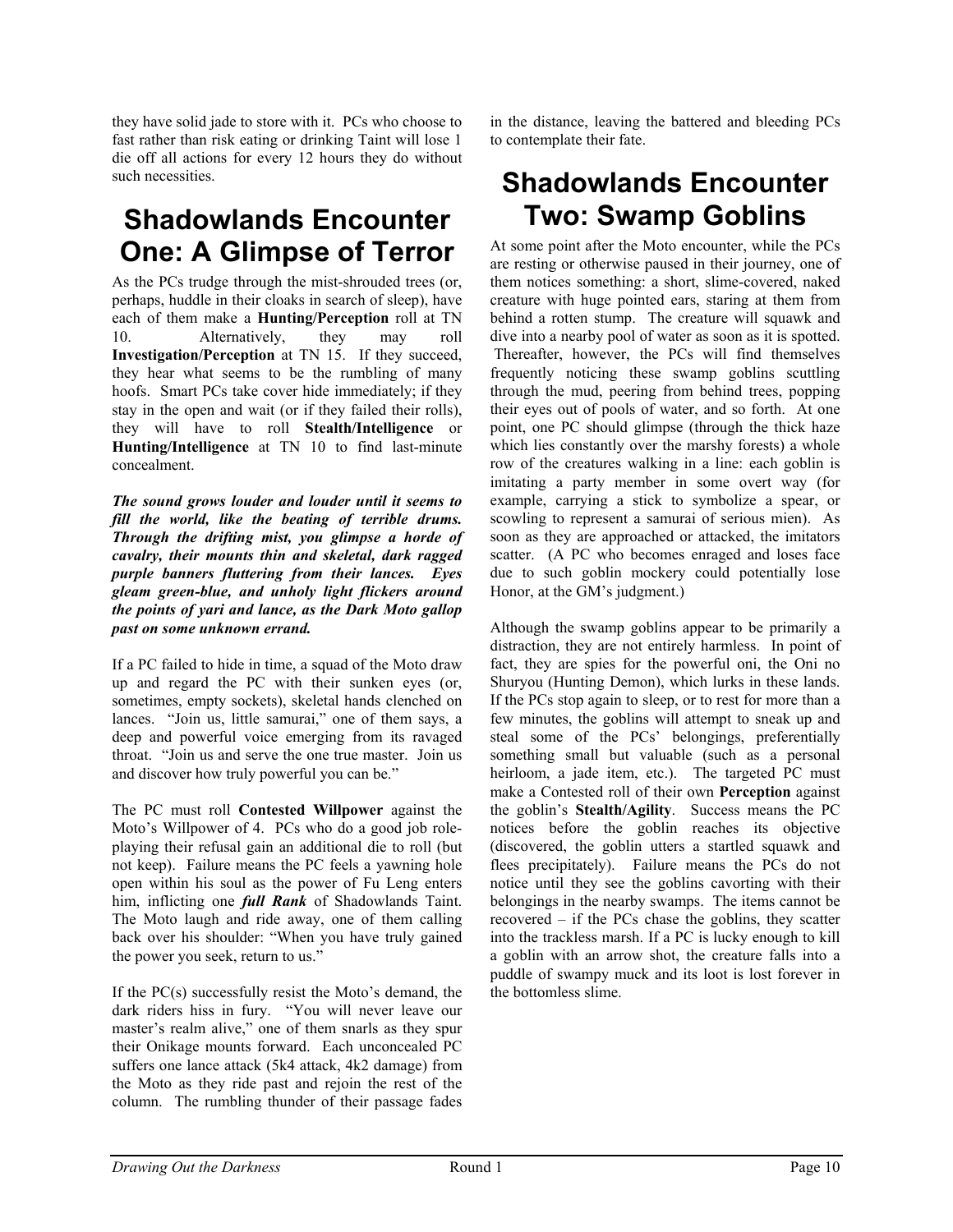## **Shadowlands Encounter Three: A Broken Leg**

At some point while the PCs are trying to deal with the harassing and infuriating swamp goblins, have them all make **Simple Void** rolls. The PC with the lowest roll puts his leg into a small sink-hole hidden under the watery muck that covers the ground. The unfortunate PC pitches forward, thrown off balance, and breaks the trapped leg with an ugly snap, causing 3k2 wounds. The PC must roll **Simple Willpower** at TN 10 to avoid an honorless scream of pain (which, if uttered, costs 1 point of Honor).

The PC in question is temporarily crippled, unable even to crawl. The leg must be splinted (roll **Medicine/Intelligence** at TN 10) before the PC can function at all (otherwise the pain is too intense, keeping the PC helpless). Even after splinting the leg, the PC will be unable to walk unaided – the unfortunate victim must either be supported by another, or the PCs must make crutches or a stretcher. The trees and vines of the swamps can be used to create such items, although some PCs may find such manual labors demeaning. (No honorable samurai – except maybe a Crab – would use their daisho set to cut branches.)

A PC walking or standing with only one working leg cannot use archery or other ranged attacks, and is at +15 TN for all other physical actions. Some actions are, of course, impossible (such as running or jumping). A PC who is sitting or lying down can perform archery at +15 TN or fight hand-to-hand at +10 TN.

Other than rest (about four weeks' worth), the only way to heal the broken leg is the Water spell *Regrow the Wound*. Healing items and potions, the spell *Path to Inner Peace*, the Arrowroot tattoo, and other such healing devices will ease the pain of the injury (wound rank penalties) but will not knit the bone.

## **Shadowlands Encounter Four: The Odd-Eye Clan**

Several hours after suffering the broken leg, the PCs should notice that the swamp goblins are no longer plaguing them. Have each PC make a **Simple Perception** roll at TN 15. Those who succeed spot the distinctive form of a ratling watching them from a clump of trees. The ratling can be recognized for what it is by any Crab PC, or by any non-Crab who rolls **Lore (Shadowlands)/Intelligence** at TN 10.

*You catch a faint "chitter, chitter" as the furry ratling shifts from to foot, one paw nervously scratching at its jaw while the other clutches the short, crudely-forged sword tucked through his belt. The creature's eyes are mismatched, one black and one gray, and its whiskers twitch as it visibly considers whether to run.* 

The PCs have entered the territory of the Odd-Eye Clan, a tribe of ratlings who have recently returned from exile in Crane lands. They have brought back with them the Jade Bow, an ancient Crane relic, with which they hope to destroy the Oni no Shuryou. They are suspicious of the PCs, who may be Tainted or otherwise dangerous, and will be especially cautious if some of the PCs are Crane (they remember well the hostility they met in Crane lands).

On the other hand, if any of the PCs have allies with the Odd-Eye Clan (as a result of playing the adventure *Winter Court: Kyuden Asahina*), the ratlings will immediately approach them in a friendly manner. The PCs can also gain a friendly response by speaking in the Nezumi language, by offering gifts of small shiny objects, or simply by taking a firmly non-hostile attitude. Any overt hostility will cause the ratlings to immediately flee and not return.

If the PCs do succeed in making a non-hostile approach to the ratlings, the creatures will soon send forward one of their bushi, Rit'chuk'Tak, to speak with the human visitors.

#### Rit'chuk'Tak

This ratling bushi can be recognized by the streak of white which runs through the fur of his head. He wears crude light armor and carries an actual katana (stolen from who-knows-where) in his belt. Rit'chuk'Tak knows Rokugani (in the usual chittery ratling accent) and will speak with the PCs, asking what they are doing here in "Odd-Eye lands." If any of the PCs are allies from *Winter Court: Kyuden Asahina*, Rit'chuk'Tak will recognize them and address them specifically. (He does not know any Rokugani names, and will instead remember them by distinctive physical features or mannerisms.)

Assuming the PCs manage non-hostile contact with the ratlings, Rit'chuk'Tak and his tribe can provide the following information:

They have only recently returned from exile in the lands of the "blue-blue men" (Crane). While there they acquired a "green bow" with which to kill the monster which has occupied their territories.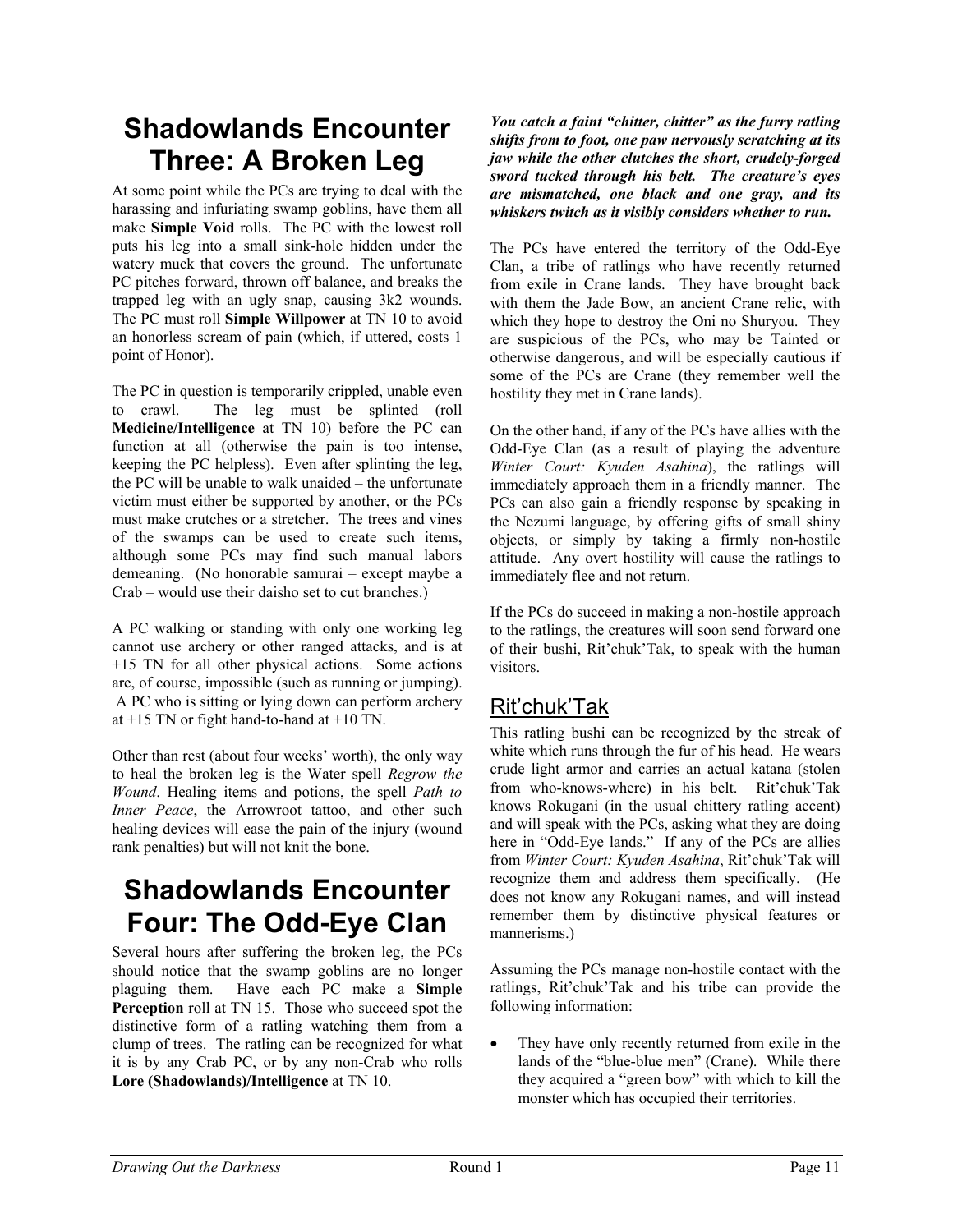- They have not yet fought the "stinky bad-magic thing" which lives here now, and are obviously still nervous about facing this terrible creature despite having the "green bow."
- The "gray-gray men" (Crab) are also trying to hunt down the "bad-magic thing," but are having no luck. If the PCs travel north ("away from sun," the ratling says, pointing), they might find some of the gray-gray men.
- The "bad-magic thing" is hunting through these lands constantly; the ratlings stay on the move to avoid it. "We ambush, shoot-shoot with green bow, hurt it lots. Soon it get tired of hurting and leave."
- If the PCs offer to help the ratlings with the "badmagic thing," Rit'chuk'Tak will give the equivalent of a ratling sneer. "You too slow-slow, make noise, never sneak up. Bad-magic thing only hurt by blast-blast magic, or by green stone. You try to fight, you die-die. Better you run."
- The ratlings know nothing about the Bloodsword, but can tell instinctively that it is a powerful and dangerous item. "You careful-careful with that," they warn. "It hungry-hungry."
- If the PCs ask for information on the "bad-magic thing," the ratlings describe it as "big, big-big, with furry body but legs like bug. Big mouth, sharpsharp teeth, likes to eat, yes-yes." Any PC hearing this description can roll **Lore (Shadowlands)/Intelligence** at TN 10 to realize this creature is obviously some sort of Oni, and that Oni are normally only hurt by jade or magic.

The PCs may decide to ask the ratlings for direct help (such as food or water). They must offer something in return, preferably an assortment of small shiny objects. Thus induced, the ratlings can provide the PCs with food and water which is free of Taint (just how the ratlings manage to keep themselves and their belongings free of Taint is a mystery not even the Kuni have solved).

If some of the PCs are seriously injured (down to the +15 or lower Wound Rank), the ratlings may offer to let their shaman heal them (especially if one or more of the PCs have the Odd-Eye Clan as allies). It is up to the PCs whether they accept the healing magic of a ratling shaman. If they agree, the shaman dances around them, waving a totem staff covered in feathers and bits of bone, and chanting in a high chittery voice. Each seriously injured PC is healed one full Wound Rank. The shaman's spell will not heal the broken leg, although it will ease the pain of that injury.

Ultimately, the ratlings will not accompany the PCs, limiting their help to the food, information, and healing listed above. They depart with a chattered "good luck, man-mans" and a final warning to beware the "badmagic thing."

## **Shadowlands Encounter Five: The Ambush Site**

This encounter occurs about two hours after the PCs meet the ratlings. The GM should adjust the description depending on whether the PCs are moving inland or along the coast, and whether it is day or night.

*You push ahead through thick trees, strung together by slimy vines that seem almost willfully resistant to your efforts. As you forge ahead, the dank stench of rotten vegetation is interrupted by the sharper smells of blood and battlefield death. You shove out of the vegetation and find yourself gazing on the site of a desperate battle. The torn and mangled remains of Crab samurai are scattered across a muddy clearing, their corpses intermingled with broken weapons and bits of armor. Fresh blood is everywhere, turning the mud an ugly red-brown. One partly intact body, already reanimated by the power of Fu Leng, halfshuffles, half-drags itself across the field, groping blindly for something to kill. As you watch, you see one other figure move – a young Crab, his leg badly bloodied and his handsome face creased with pain and fear, struggles to lift his katana and face the zombie.* 

The ambush and slaughter are real, but the Crab is not. He is actually an Oni no Pekkle, an obscure sub-race of shapeshifting oni that specialize in infiltration…to the point of becoming almost human themselves. This one is a servant to the Oni no Shuryou which inhabits these lands, and has been left behind to infiltrate any other samurai who come seeking the lost Crab patrol. It is the PCs' bad fortune to encounter him instead.

The Oni no Pekkle will identify itself as Hida Keihaku ("Hida Superficial"). It has no detectable Taint, and thus cannot be identified by Kuni Witch-Hunters or Moto Bushi. Evil Ward and other such effects will not harm it either, but instantaneous anti-Shadowlands attacks such as Jade Strike will affect it. Jade applied to its skin will not burn it.

The Oni no Pekkle will improvise an extended false history and background for itself, speaking of its fictional older brother Asai (killed by an oni four years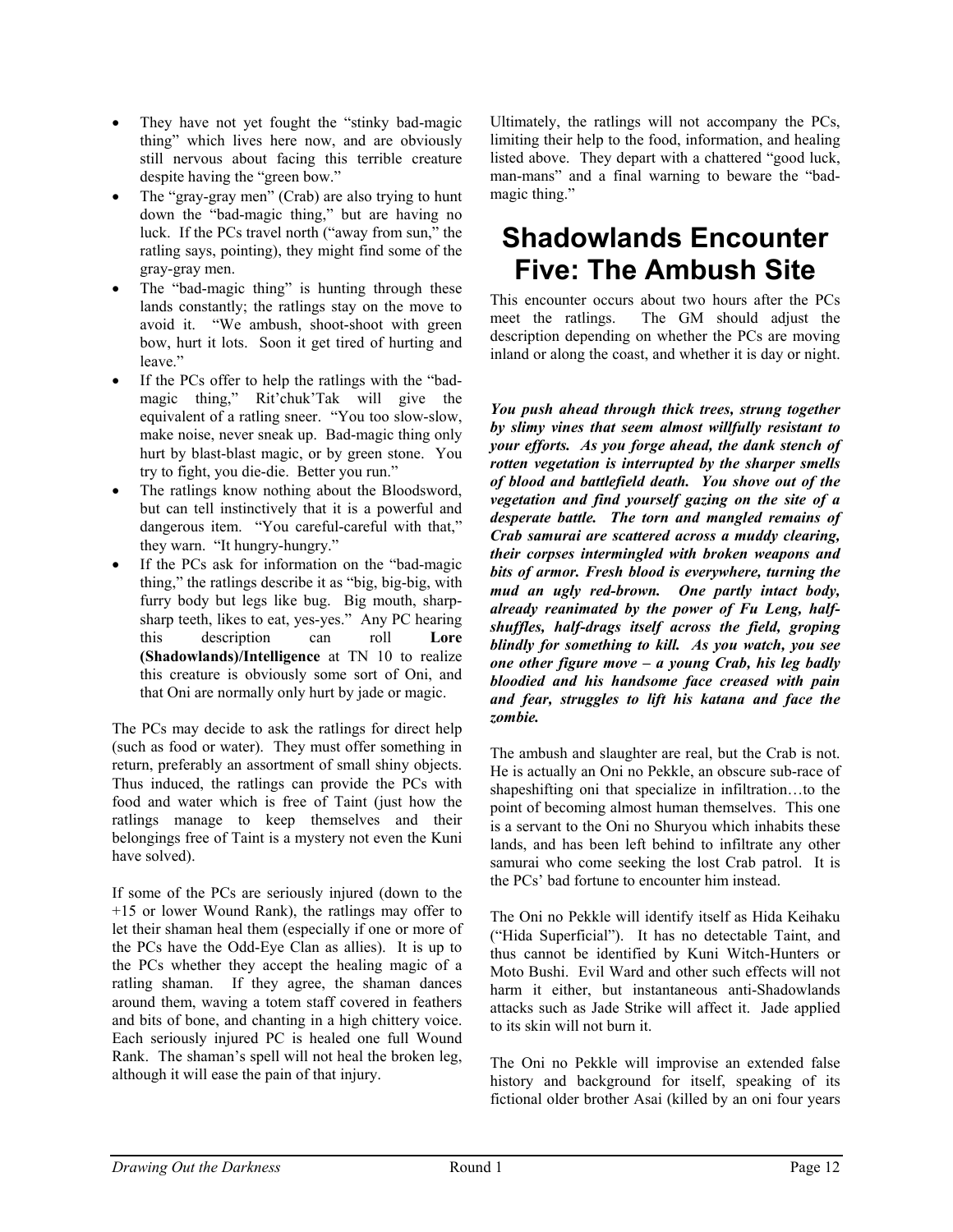ago), little sister Jun ("almost old enough to marry, it's strange to think of that"), and so forth – basically whatever tale seems likely to win sympathy from the PCs. It will particularly target non-Crab PCs, recognizing that they will be less inclined to suspicion. If any PCs actually do discover its Tainted nature, it will do an excellent job of imitating a Crab bushi stricken with the knowledge that he is Tainted and must join the ranks of the Damned.

The Oni has rehearsed a story to account for the doomed patrol: "We were searching... there were reports that an Oni no Akuma had been sighted, the Hiruma scouts... Lord Tampako judged it best to send a strike team to destroy the beast before it could gather an army and repeat the horrors of Twilight's Battle two years ago. It was... it was my honor to accompany the attack team. But we did not... did not expect it to be so terrible... lured us into these awful swamps..." The Oni no Pekkle will recount the battle in considerable gory detail, given the chance, inventing tragic and heroic deaths for all its "comrades." It will describe the Oni no Shuryou accurately as a "great beast, running on four legs faster than a horse, tearing with claws and teeth, and with strange magics that make the air cut like knives." PCs who roll **Lore (Shadowlands)/Intelligence** at TN 15 can tell that the creature described is not an Oni no Akuma.

The wound in the Pekkle's leg is faked, the Oni no Pekkle's flesh shaped to resemble an injury, and blood from a fallen Crab is smeared on the "injury" to give it the proper look. The Oni's own blood is black, so it will try to avoid real injury at all cost. It will bind up the "wound" itself, attempting to use the false injury to garner sympathy while, at the same time not letting anyone examine it too closely. If any PC offers healing magic, the Oni no Pekkle will accept gratefully, and shape-changes the "wound" away.

Any PC who actually manages to examine the "injury" closely can roll **Medicine/Intelligence** at TN 10, **Kenjutsu/Intelligence** at TN 15, or **Simple Intelligence** at TN 20 to realize that the wound is not real. A PC who does not see the wound, but watches the Oni no Pekkle's limping walk, can roll **Medicine/Intelligence** at TN 15 or **Battle/Intelligence** at TN 20 to determine that the limp is exaggerated and the Pekkle is in little or no actual pain.

Aside from examining the false wound (or simply attacking), the only real way to uncover the Oni no Pekkle's true nature is for a player to be suspicious enough to specifically ask whether the Pekkle is lying. This will allow a Contested Roll of the PC's **Investigation/Perception** (or **Nazado** or **Acting**) against the Oni's **Acting/Awareness**. The Ichi Miru skill, if available, can also be used. If the roll succeeds, the PC realizes there is something shallow, superficial and fake about "Hida Keihaku", as though all the feelings and emotions he expresses are merely someone trying to behave in the way that is expected.

If one or more PCs try to confront "Keihaku," accuse him of lying, and so forth, he will try his hardest to talk his way out of things, using excuses such as the stress of the situation, the fear that he might be Tainted, the pain from his wound, and so forth.

Kuni Vistan will be inclined to trust "Hida Keihaku" – he is a Crab, after all, and his field of expertise is the Bloodspeaker Cult, not obscure Oni infiltrators. If the Pekkle's true nature is exposed, however, a furious Vistan will be first in line to smite it with his Jade staff.

#### Searching for Useful Things

Although the battle scene has already been looted, PCs who search carefully and roll **Investigation/Perception** at TN 15 might spot some useful items. However, acquiring some of these items may require that the PCs dishonor themselves by touching dead flesh.

- There are two undamaged katana and an undamaged tetsubo. The tetsubo still has some jade powder smeared on it, enough to do half damage on its next strike. Although these weapons are the property of the Crab Clan and should be returned, the PCs could justifiably use them while they fight their way out of the Shadowlands. The Oni no Pekkle will try to lay claim to the tetsubo, claiming its own was broken in the battle.
- There are also a total of 25 intact arrows (18) standard and 7 armor-piercing) scattered about the battlefield, some of them in quivers and some lying in the mud.
- At first, it appears that all jade has been taken or destroyed. However, a PC who can nerve themselves to actually search a body (losing a point of Honor in the process) will find one jade finger with half its strength still uncorrupted. Also, any PC who searches the whole area for jade and rolls **Simple Perception** at TN 25 will discover a torn bag of jade powder half-hidden under a torn body. There is enough powder to coat one weapon with a half-strength dose.
- A PC who searches the torn and scattered remains of the Crabs' traveling packs can find a few rice-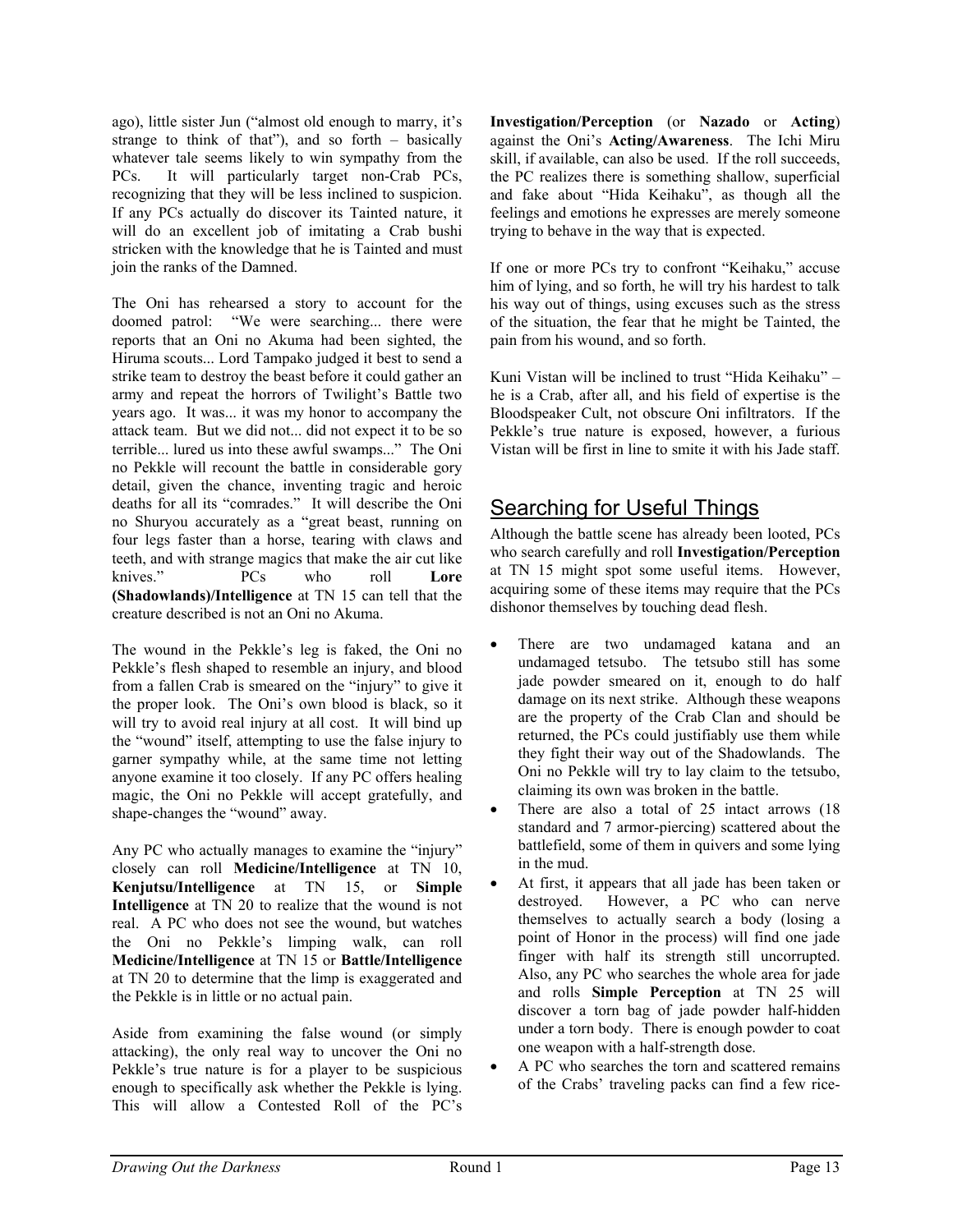balls and other bits of Taint-protected food, enough for a mouthful or two for the entire party.

- If a PC is clever enough to try to match up the number of broken weapons to the number of Crab in the supposed raiding party, they find they are short one daisho set. (The Oni no Pekkle took it.) There are also insufficient tetsubo and bows/arrows to arm the entire group, but not every Crab carries those weapons.
- PCs who search for personal belongings will be able to recover a personal chop for "Hida Ittetsu", an origami hawk trampled into the mud, and a hand-woven blanket of brown cloth with the Hiruma mon. The Oni no Pekkle will make up suitably heart-wrenching personal stories about all of these discoveries.

## **Shadowlands Encounter Six: The Oni Hunts Tonight...**

The Oni no Shuryou is hunting throughout this region, enraged by the continual pin-prick attacks from the Odd-Eye Clan. It has scented the PCs and is closing in on them. It will wait until night to attack, counting on the darkness and confusion to magnify its already considerable power. If possible, this should be the last night of the PCs' trip, so that they feel as though they are close to escape.

If the PCs are resting, have those who are on watch make **Simple Perception** rolls at TN 10. If no one is on watch, have everyone roll **Awareness** at TN 20. If the PCs have chosen to travel, have them all make **Perception** rolls at TN 15.

PCs who succeed in their rolls glimpse something huge and misshapen stalking through the fog-shrouded trees. If "Hida Keihaku" is with the party, the Oni no Shuryou will not attack immediately, instead stalking the PCs for some time, uttering occasional howls/growls or other ominous sounds, or whispering "Eat you all, yes, nothing left, your souls will be lost here forever." The impression should be of a cat playing with its prey.

Shuryou will restrain itself for some time, waiting for the Pekkle to sabotage the party's defenses. The Pekkle will attempt to get rid of the party's jade, filch scrolls from shugenja, and so forth. (It will not touch the Bloodsword, however.) It will be cautious and clever, but the PCs who are being robbed can still detect its actions by making a Contested roll of their **Perception** against the Oni's **Sleight-of-Hand/Agility**. The Oni no Shuryou will attack when the Pekkle has destroyed at least half the party's effective weapons, or when the Pekkle is detected, whichever comes first.

If the party was smart and suspicious enough to unmask the Oni no Pekkle before this encounter, the Shuryou will not bother stalking the party and instead attacks immediately. In that case, if all of the PCs failed the Perception rolls listed above, the Oni will strike by surprise (making the PCs TN 5 to be hit on the first round).

In either case, the Oni's attack is a terrifying experience, requiring a Fear check at level 3.

*There is a sudden terrible roar, and the nearby trees shatter like kindling as something the size of a bear, but lean as a wolf, hurtles through them toward you. Its body is covered in shaggy dark fur, and its headlong charge is propelled by four legs that resemble nothing so much as the limbs of a gigantic spider. Its body tapers to a head which seems to be nothing but gaping, slavering, razor-toothed mouth, and a terrible stench of death and corruption pours from the four-inch teeth which still trail shreds of torn human flesh.* 

The Oni no Shuryou is an Invulnerable creature. This means that only jade, crystal, obsidian, magical items, and spells will harm it. Unless the PCs have jade left from previous adventures, it is likely that their only weapons against the Oni will be the Bloodsword, Kuni Vistan's staff, spells, and whatever jade powder they scavenged from the dead Crab patrol. Of course, some of these weapons may have been stolen and destroyed by the Oni no Pekkle. The Bloodsword (which the Pekkle will not touch) is the party's "ace in the hole" and they are unlikely to survive this fight without it.

#### The Oni no Pekkle in Battle

The infiltrator Oni will not normally directly expose itself during the fight. If the PCs have already caught it while it was sabotaging them, it will try to claim it was being mind-controlled by the Oni no Shuryou. Similarly, in battle it will fumble or fail in various ways which, while excusable on the surface, nevertheless serve to disrupt and hinder the PCs' efforts. For example:

• Fumbling an attack in such a way that it trips or stumbles into a comrade.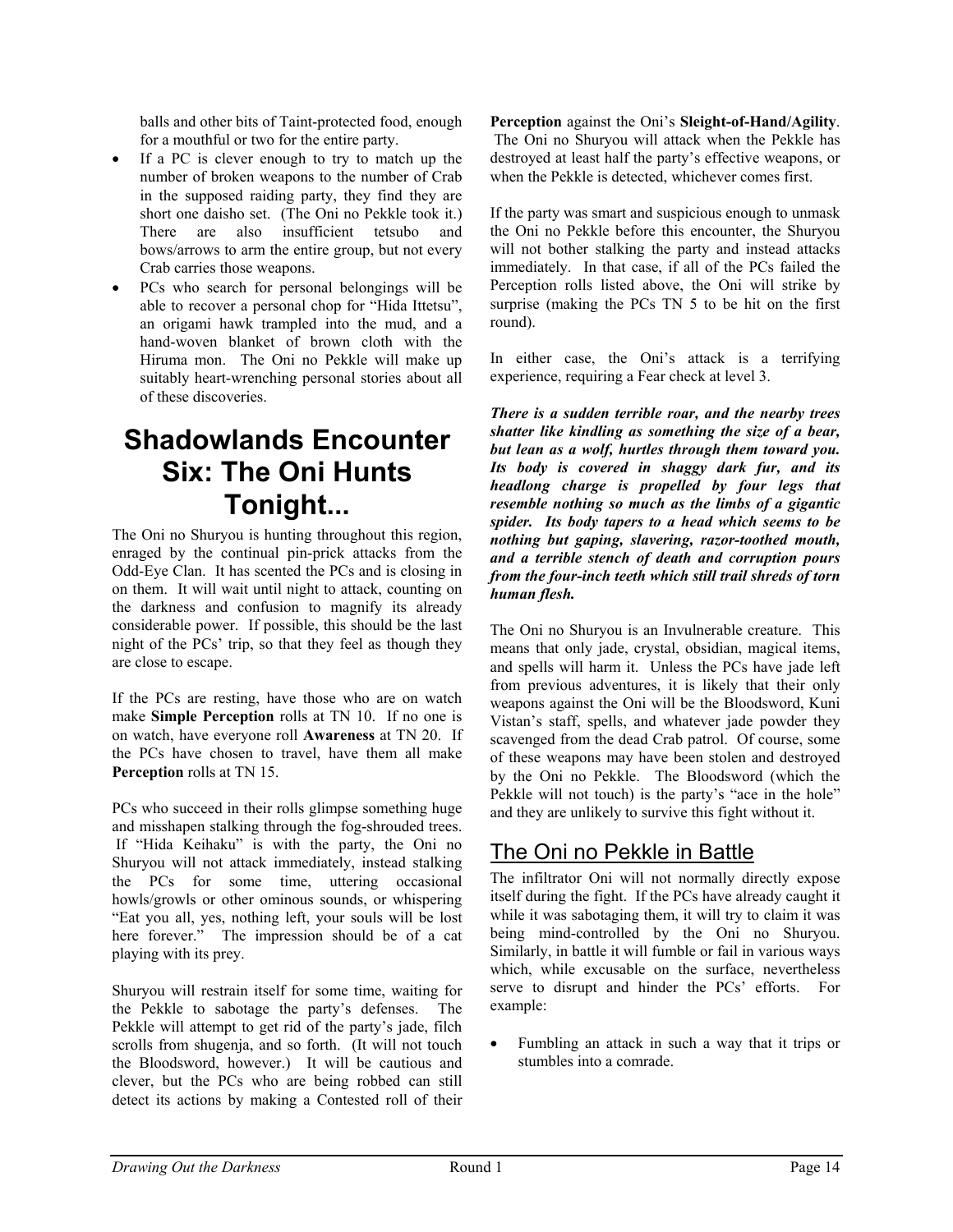- Getting knocked back by a blow from the Oni no Shuryou so that it collides with an archer or shugenja, spoiling their action.
- Fumbling or dropping jade powder (if the party has any).

The Pekkle will do its very best to keep its identity secret, even to the point of keeping silent after the PCs kill the Oni no Shuryou, so as to fulfill the infiltration mission it has been assigned. If the PCs do realize that the Pekkle is deliberately sabotaging them, it will try to claim the Shuryou is mind-controlling it. If the PCs actually attempt to attack or disarm it, the Pekkle's first impulse will be to flee, lest its black blood betray its true nature. Only if trapped or otherwise critically endangered will the Pekkle reveal its true form and attack openly.

#### Help From Ratlings

If the PCs are losing the battle with the Oni no Shuryou quite badly (if, for example, several of them are down, or if they have no jade and nobody dares to use the Bloodsword), the Odd-Eye Clan ratlings will suddenly appear with help, in the form of an arrow-shaped bolt of sizzling green fire which flies out of the trees and smites the Oni. The monster howls in rage as it take 5k3 wounds.

Depending on the circumstances, the ratlings may make only a single attack, or they may stay and continue shooting, taking advantage of the Oni's continued distraction with the PCs.

#### Aftermath of the Battle

The Odd-Eye Clan ratlings emerge from the trees, poking at the Oni's rapidly decomposing corpse with swords and sharp sticks. Rit'chuk'Tak chitters cheerfully at the PCs. "These lands now ours-ours. Nasty bad-magic dead, bothers us not-not." He thanks the PCs for their help. "We kill-kill eventually, but you make much faster." The ratlings will give the PCs another Taint-free meal and point them on the shortest route to the Crab lands.

If "Hida Keihaku" made it through the battle without exposing his true identity, he will give an excellent imitation of being just as triumphant as the PCs, and asks to accompany them back to Crab lands. He may even suggest bringing back the Oni's head as proof of their deed. After all, what better way to infiltrate the ranks of the Crab?

In any case, after the PCs defeat the Oni no Shuryou, the rest of their journey through the Shadowlands passes uneventfully – the inhabitants hesitate to attack those who have struck down such a mighty foe. A few hours later, the PCs reach their objective (either the Kaiu Wall or the Kuni wastelands).

## **The Kaiu Wall**

*Mother Sun's thin rays turn orange-red on the mighty edifice of the Kaiu Wall, marching relentlessly from one horizon to the other. Before it, the gelid, muddy waters of the Last Stand River flow slowly toward the sea. You can see the distant glitter of metal on the wall's top, where samurai stand guard against the terrible evils of the Shadowlands.* 

*As if to punctuate that thought, you hear a sudden angry hum, like an enraged insect. An arrow fletched in the dark red and gray of the Crab thunks into the earth at your feet.* 

The PCs must convince the Crab sentries that they are humans and citizens of the Empire, and not Shadowlands infiltrators. The Crab are careful and suspicious to the point of paranoia – with good reason, for they have stopped countless imposters who were just as convincing as the PCs. This is a role-playing challenge – the PCs must find ways to convince the Crab of their truthfulness. Of course, if "Hida Superficial" is still with them, they will actually be convincing the Crab to allow an infiltrator into their ranks…

Any Crab PCs can roll **Simple Intelligence** at TN 20 to try to remember what the passwords should be at this part of the wall. Of course, yelling out the wrong password guarantees a hostile response from the Crab.

Other possible approaches:

- If Kuni Vistan is still alive, he can call for the local Witch-Hunters to identify him (there are few enough Witch-Hunters that they all know each other to some degree). PCs who are Witch-Hunters can use the same approach.
- PCs from the Imperial families can invoke the Emperor's name (perhaps with the help of the Obeisaseru skill) to overawe the sentries. This may or may not work, depending on how the PCs role-play their appeal.
- PCs who tell the actual tale of how they came to be in the Shadowlands will need to explain themselves in detail. The Crab do not accept incoherent or poorly thought-out tales.
- Invoking the help of the ratlings will be useful, since the Crab know that the ratlings are enemies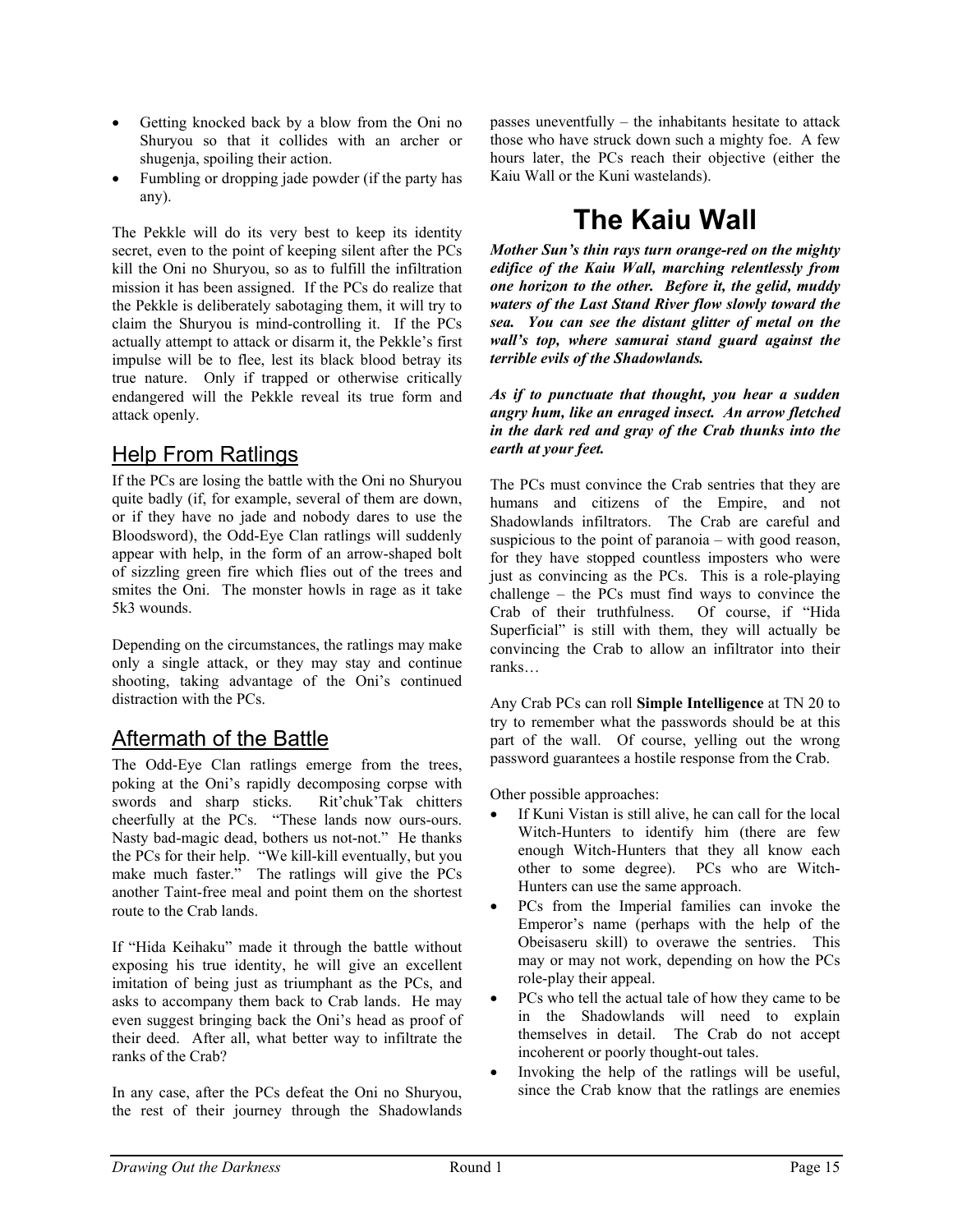to the Shadowlands, and any samurai willing to credit them as friends is a wise fellow.

- If the PCs brought back the personal belongings from the destroyed Crab patrol, they can show them to the Wall guards to prove the truth of their story.
- Showing severed oni heads or similar prizes will be very convincing. Showing ratling heads is guaranteed to bring hostility.
- The PCs can ask for jade to prove they do not carry the Taint. Of course, by this time, some of them may actually be Tainted...

If the Crab decide the PCs are hostile, they will begin firing arrows (rolling 3k3 to hit and 4k2 damage) at the PCs, and continue firing until the PCs are dead or in retreat (fallen PCs will be peppered with arrows until the Crab are sure they are dead). If the PCs want to try again, they will have to either march a half-day or more along the wall (north or south) or wait until the guard changes (the Crab have three eight-hour shifts).

## **The Kuni Wastelands**

If the PCs chose to march along the coast to the Kuni lands, they had to keep the seashore in sight, slogging their way through stinking marshes, mudflats, and tangled lowland forests, along with the occasional jagged, bitter heap of rocks. Finally the PCs reach their destination:

*Ahead, all vegetation ends as though cut off by a knife. The land beyond is empty, nothing but bare soil and naked rock beneath the pitiless light of Mother Sun. Nothing lives, nothing moves, and not even an insect's drone breaks the ominous silence. In the distance, you can just make out a low, rugged hut squatting between two hills. Surely, this must be the infamous Kuni wastelands.* 

The PCs will have to convince one or more suspicious Kuni shugenja of the truth of their story. The same principles apply as in the Kaiu Wall encounter listed above. The Kuni will be less overtly violent than the Kaiu sentries, but they will not hesitate to employ spells if they feel threatened. They are also not above using the spell Jade Strike as an immediate "Taint detector." On the other hand, if Kuni Vistan has survived to this point, he will be able to quickly win the trust of these Crab shugenja.

If the Kuni do decide to accept the PCs' story, they will offer food, drink, and shelter, and listen carefully to everything the PCs tell them. They will be especially interested in the Oni and in any stories about the Bloodspeakers.

## **Aftermath**

Ultimately, regardless of whether the PCs learn anything from Isawa Kakusu-Sakana, their real goal in this adventure is simply to survive and make it back to Rokugan. It is probable that at least some of them will have the Shadowlands Taint as a result of the trip, though it will not be detectable to Witch-Hunters unless it exceeds Rank 1.

If Kuni Vistan survived, he will be deeply grateful to the PCs for their help. Any PCs who did not already have Vistan as a Major Ally gain him as one now. He announces his intention of setting out in search of Iuchiban's tomb, hoping to intercept the Bloodspeakers before they complete their plans, and asks the PCs to report back to their various daimyo about what they have learned. "If enough of the Empire can be warned in time, we should be able to thwart their plot." If any of the PCs are ronin, he pays them each 2 koku for their efforts (unless they were cowards or failed to fight on his behalf, in which case he condemns their weakness and they do not get him as an ally).

If the PCs brought back the Bloodsword, Vistan regards the blade doubtfully and finally suggests that they hand it over to the Crane Clan. "It is theirs, after all. Perhaps the Asahina will know enough to hide it away."

#### The Fate of the Bloodsword

Regardless of whether the PCs return "Passion" to the Crane, give it to some other Clan or authority, or keep it for themselves, the result is the same**:** A few weeks after this incident, the blade mysteriously vanishes in the middle of the night. Whoever was watching it remembers nothing from that night – literally nothing, for whatever they might have seen has been wiped from their minds with magic.

The blade has been taken by the Kolat. It will be seen again... in other hands.

## **Rewards and Consequences**

At the end of the scenario, any PCs with Shadowlands Taint must make a Simple Earth roll with a TN of 5 + (5 x Taint Rank). If the roll is failed, the PC acquires one additional point of Taint.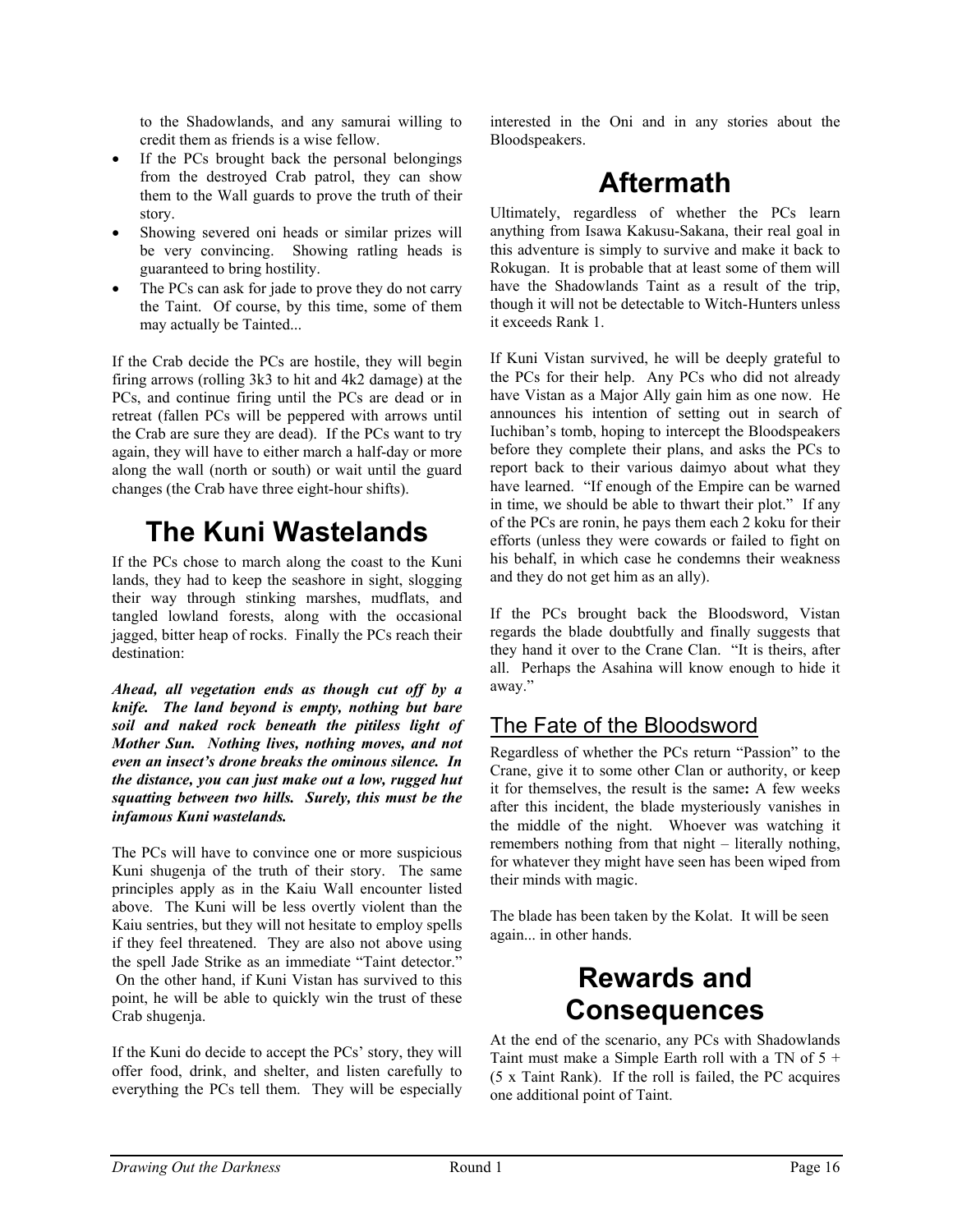#### **Experience Points:**

| Playing through the scenario:     | 2 XP |
|-----------------------------------|------|
| Good role-playing:                | 1 XP |
| Learning what Isawa Kakusu-Sakana |      |
| knows:                            | 1 XP |
| Killing the Oni no Shuryou:       | 1 XP |
| Unmasking the Oni no Pekkle:      | 1 XP |
|                                   |      |

| TOTAL POSSIBLE EXPERIENCE: | 6 XP |
|----------------------------|------|
|----------------------------|------|

#### **Honor:**

Crab, Emerald Magistrate, Inquisitor, and Witch-Hunter PCs gain +1 Honor for helping Kuni Vistan track down Isawa Kakusu-Sakana.

#### **Glory:**

Crab PCs (only) gain +1 Glory if they killed the Oni no Shuryou and brought back proof.

#### **Other Consequences:**

PCs who do not already have Kuni Vistan as an Ally will gain him as a **Major Ally** if he survives this adventure.

If the PCs interrogated Isawa Kakusu-Sakana, it is possible that they have learned that Iuchiban is of the Hantei line. How they react to this information is up to them, but any PC who learned this now has the disadvantage **Dark Secret: Iuchiban's Heritage**.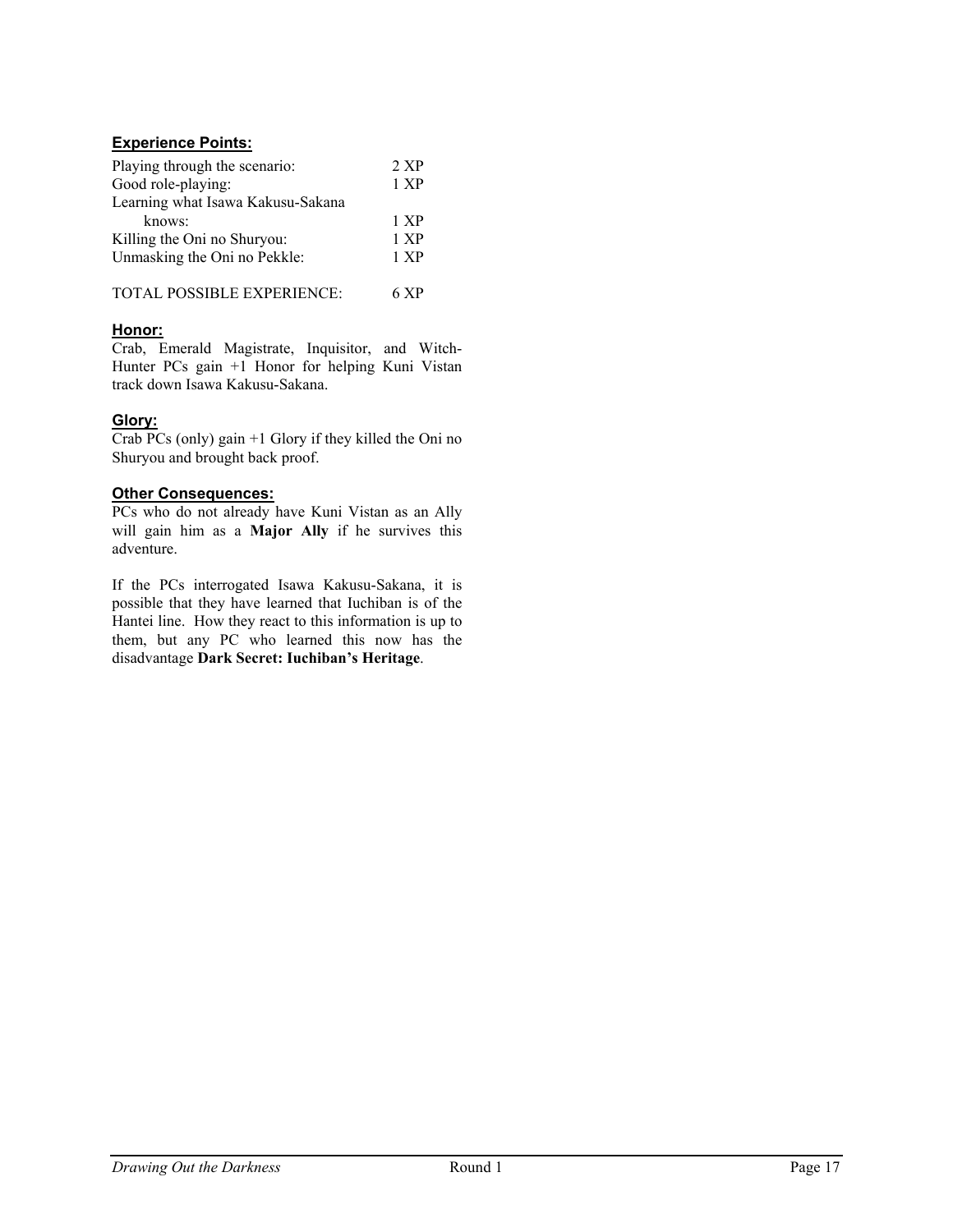#### Genzou ("Vision"), captain of the Lotus Blossom

| FIRE 2             | AIR <sub>2</sub> |
|--------------------|------------------|
| Intelligence 3     |                  |
| EARTH <sub>2</sub> | WATER 2          |
|                    | Perception 3     |
| VOID 1             |                  |

TN to be Hit: 10 School/Rank: None Honor/Glory: 0.8/0.5 Skills: Athletics 3, Club 3, Commerce 4, Knife 2, Shiphandling 5, Sincerity 3 Advantages/Disadvantages: Allies (crew of the Lotus Blossom), Patron (Daidoji Konsetsu)/Social Disadvantage (Heimin) Equipment: Club, knife

#### Hikui ("Short"), ship's mate of the Lotus Blossom

| FIRE 2        | AIR 2   |
|---------------|---------|
| Agility 3     |         |
| <b>EARTH3</b> | WATER 2 |
|               |         |
| VOID 2        |         |

TN to be Hit: 10

School/Rank: None

Honor/Glory: 0.5/0.4

Skills: Athletics 4, Commerce 2, Knife 4, Shiphandling 4, Sincerity 2 Advantages/Disadvantages: Crafty/Dark Secret (former Crab), Social Disadvantage (Heimin)

Equipment: Knife

#### Kuni Vistan, obsessed witch-hunter

| FIRE 3            | AIR <sub>3</sub> |
|-------------------|------------------|
|                   |                  |
|                   |                  |
| EARTH 1           | <b>WATER 1</b>   |
| Willpower 4       | Perception 4     |
| VOID <sub>3</sub> |                  |

TN to be Hit: 15

School/Rank: Kuni Witch-Hunter 4.

Rank One: Two attacks per round against Tainted foes.

Rank Two: Sense Taint by rolling Shadowlands Lore/Awareness. Rank Three: When rolling to hit against Tainted foes, keep additional dice equal to their Taint Rank (3 for the Oni). Rank Four: Immune to maho spells. Honor/Glory: 2/4 Skills: Athletics 5, Bojutsu 6, Defense 4, Herbalism 3, History 4, Hunting 3, Investigation 3, Kenjutsu 2, Lore (Bloodspeaker Cult) 7, Lore (Shadowlands) 3, Medicine 5, Stealth 3 Advantages/Disadvantages: Clear Thinker, Higher Purpose (to destroy Bloodspeaker Cult, especially Yajinden)/Brash, Gaijin Name Equipment: Kimono, Jade-Tipped Bo Staff (This staff is enchanted with the spirit of a helpful *kami*, and will cause 3k3 wounds, rather than the normal 2k2, to opponents with the Shadowlands Taint. If Vistan is killed, the *kami* is released, and the staff becomes a

#### Umibozu (sea-trolls)

normal – albeit jade-tipped – weapon.)

| FIRE 3             | AIR 2      |
|--------------------|------------|
|                    |            |
|                    |            |
| EARTH <sub>4</sub> | WATER 2    |
|                    | Strength 6 |
|                    |            |

TN to be Hit: 15

Attacks: 5k3

Damage: Teeth 4k3, Shock 4k2

Carapace Armor: 4

Wounds: 10: +5; 20: +10; 40: +15; 60: Dead Special Abilities: When touching a character, or sharing a conductive surface with them, the Umibozu may make a simple Fire roll at TN 20. If successful, this delivers 4k2 electrical damage. In the water, this has a range of five yards.

#### Zombies (reanimated ship's crew)

| FIRE 1             | AIR <sub>0</sub> |
|--------------------|------------------|
|                    |                  |
|                    |                  |
| EARTH <sub>0</sub> | WATER 1          |
| Stamina 3          | Strength 3       |
|                    |                  |

TN to be Hit: 5

Attacks: 1k1

Damage: 4k1

Carapace Armor: 7

Wounds: 60: Dead

Special Abilities: Zombies take half damage from slashing and piercing weapons, and quarter damage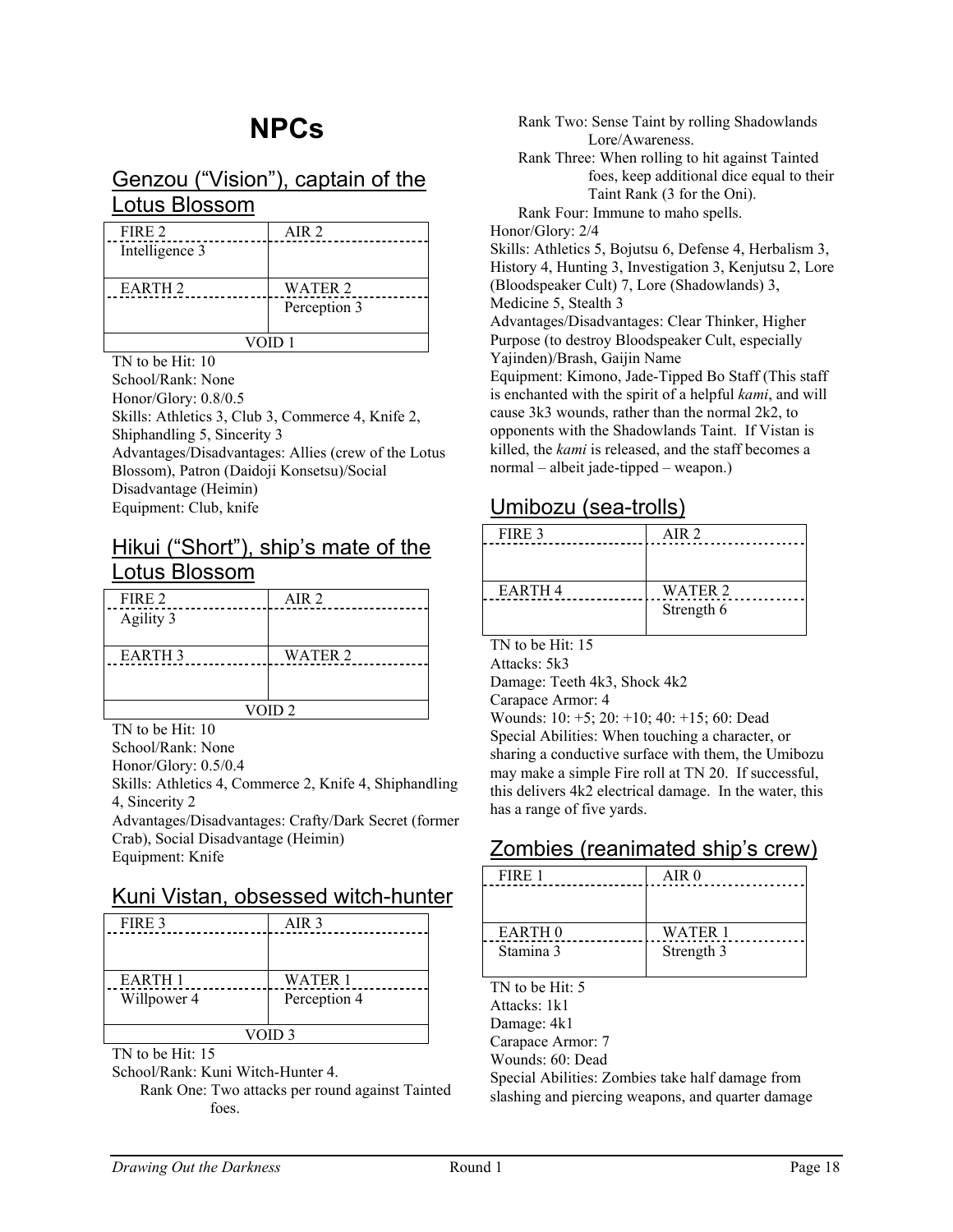from crushing weapons. A zombie which takes more than 15 points of damage in a single blow loses a random limb or extremity. Severed parts will continue to crawl after and attack the enemy. If a zombie is decapitated, it dies instantly.

#### Swamp Goblins

| AIR <sub>2</sub> |
|------------------|
|                  |
|                  |
| <b>WATER 1</b>   |
|                  |
|                  |

TN to be Hit: 15 Attacks: 3k2 Damage: 4k2 (club) Wounds: 6: +5; 12: Dead

#### Oni no Shuryou (Hunting Oni)

| FIRE 6         | AIR 6          |
|----------------|----------------|
|                |                |
|                |                |
| <b>EARTH 6</b> | <b>WATER 6</b> |
|                |                |
|                |                |

TN to be Hit: 25

Attacks: 6k4 (bite), 6k3 (wind blasts) Damage: 6k3 (bite), 6k2 (wind blasts) Carapace Armor: 6

Wounds: 30: +10; 60: +15; 90: Dead

Special Abilities: Fear 3, Invulnerability, Wind Blast, Tainted Fangs.

*Wind Blast*: Each round, the Oni no Shuryou can send forth two narrow, powerful blasts of air, striking with such force that they slice through armor and flesh like blades of wind. These wind blasts attacks are in addition to the Oni's normal bite attack.

*Tainted Fangs:* any bite from the Oni no Shuryou requires the victim to make a Simple Earth roll with a TN equal to the amount of damage inflicted. If the roll fails, the victim gains a point of Taint.

#### "Hida Keihaku" (Oni no Pekkle), infiltrator

| FIRE 2             | AIR 6   |
|--------------------|---------|
|                    |         |
|                    |         |
| EARTH <sub>2</sub> | WATER 1 |
| Willpower 8        |         |
|                    |         |

TN to be Hit: 30

Attacks: 2k2

Damage: 0k1 fists (plus Blackened Claws, see below) Wounds: 30: Dead

Skills: Acting 5, Courtier 6, Etiquette 7, Hand-to-Hand 5, Investigation 5, Kenjutsu 2, Seduction 6, Sincerity 6 Special Abilities: Blackened Claws, Blood Domination, Book of Souls, Retribution.

**Blackened Claws:** the Pekkle can instantly extend claws of pure obsidian from its fingers. The claws do 3k3 wounds and gain a +5 initiative bonus on the round they are extended. They use the Hand-to-Hand skill. **Blood Domination:** any creature who drinks so much as a thimbleful of the Pekkle's blood will be subject to its commands (with a Contested Willpower roll). **Book of Souls:** By staring intently into a target's eyes and making a Contested Willpower roll, the Pekkle can learn the target's Disadvantages (if any). However, if the target wins the Contested roll, they feel a chill run over them.

**Retribution:** if the Pekkle is killed, it releases a cloud of intense Taint. All creatures within 30 feet must roll Simple Earth against TN 25 or immediately gain 1-10 points of Taint.

#### Ratlings of the Odd-Eye Clan

| FIRE 3        | AIR 1          |
|---------------|----------------|
|               |                |
|               |                |
| <b>EARTH2</b> | <b>WATER 2</b> |
|               |                |
|               |                |

TN to be Hit: 15 Attacks: 4k3 Damage: 4k2 (spear) Carapace Armor: 3 Wounds: 9: +10; 18: Dead.